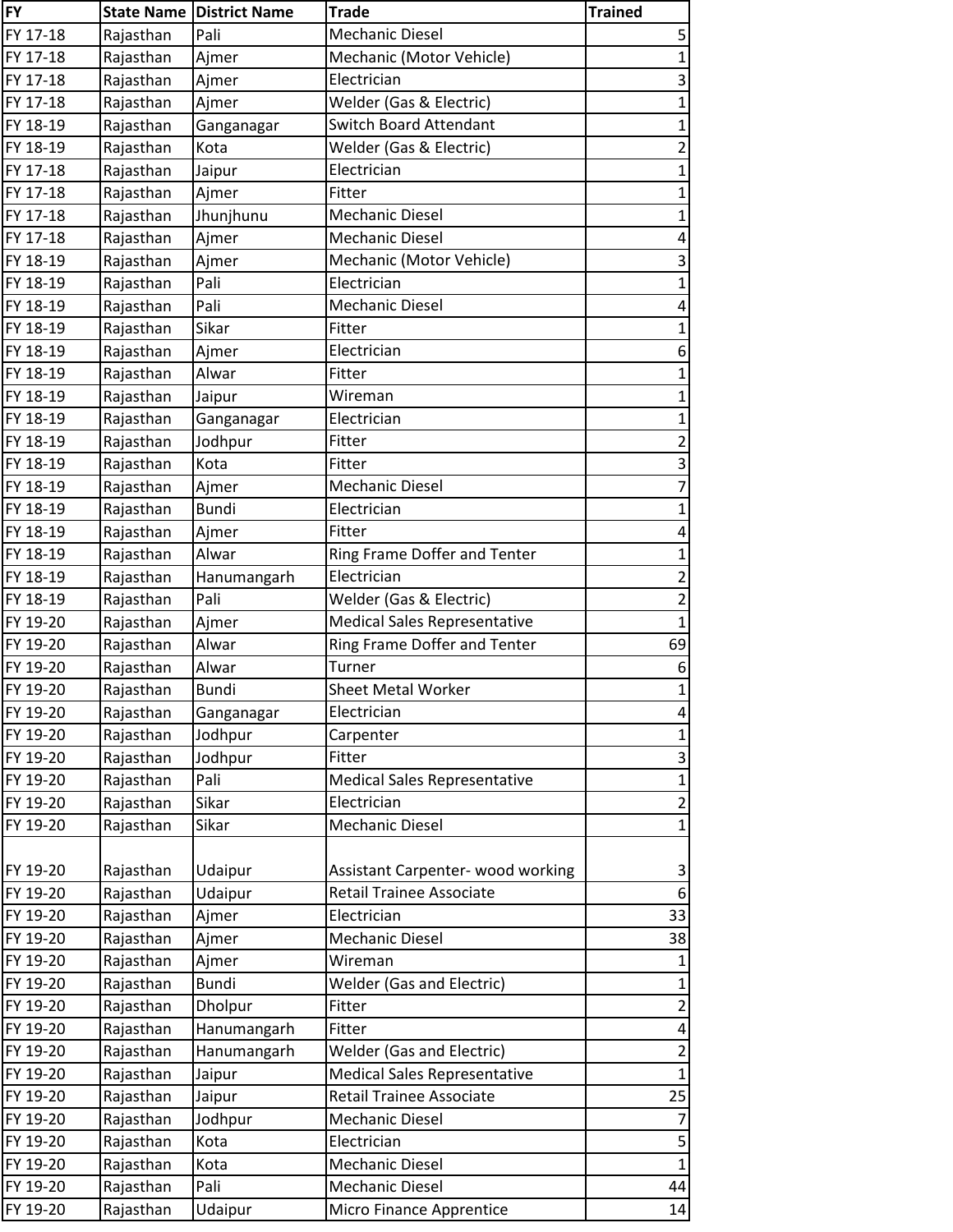| FY 19-20 | Rajasthan | Ajmer           | <b>Electronics Mechanic</b>              | $\mathbf{1}$              |
|----------|-----------|-----------------|------------------------------------------|---------------------------|
| FY 19-20 | Rajasthan | Alwar           | Electrician                              | 23                        |
| FY 19-20 | Rajasthan | Hanumangarh     | <b>Mechanic Diesel</b>                   | $\overline{\mathbf{r}}$   |
| FY 19-20 | Rajasthan | Jaipur          | Electrician                              | $6\,$                     |
| FY 19-20 | Rajasthan | Jaipur          | Loan Processing Apprentice               | 506                       |
| FY 19-20 | Rajasthan | Jodhpur         | Welder (Gas & Electric)                  | 1                         |
| FY 19-20 | Rajasthan | Kota            | <b>Retail Trainee Associate</b>          | $\mathsf{3}$              |
| FY 19-20 | Rajasthan | Udaipur         | Electrician (Assembly)                   | $\overline{2}$            |
| FY 19-20 | Rajasthan | Udaipur         | Room Attendant                           | $\mathbf{1}$              |
| FY 19-20 | Rajasthan | Ajmer           | <b>Retail Trainee Associate</b>          | $\bf 8$                   |
| FY 19-20 | Rajasthan | Ajmer           | Welder (Gas & Electric)                  | $\mathbf{1}$              |
| FY 19-20 | Rajasthan | Alwar           | Machinist                                | $\overline{a}$            |
|          |           |                 | <b>Business Correspondent and</b>        |                           |
| FY 19-20 | Rajasthan | Jaipur          | <b>Business Facilitator</b>              | 4                         |
| FY 19-20 | Rajasthan | Kota            | Fitter                                   | 23                        |
| FY 19-20 | Rajasthan | Kota            | Welder (Gas and Electric)                | $\mathbf 1$               |
| FY 19-20 | Rajasthan | Ajmer           | <b>Boiler Attendant</b>                  | $\overline{\mathbf{c}}$   |
| FY 19-20 | Rajasthan | Alwar           | Painter (General)                        | $\mathbf{1}$              |
| FY 19-20 | Rajasthan | Alwar           | Welder (Gas & Electric)                  | $\overline{a}$            |
| FY 19-20 | Rajasthan | Baran           | Electrician                              | $\mathbf{1}$              |
| FY 19-20 | Rajasthan | Bikaner         | Fitter                                   | $\boldsymbol{9}$          |
| FY 19-20 | Rajasthan | Ganganagar      | <b>Welder (Gas and Electric)</b>         | $\overline{\mathbf{c}}$   |
| FY 19-20 | Rajasthan | Jaipur          | Fitter                                   | $\bf 8$                   |
|          |           |                 |                                          |                           |
| FY 19-20 | Rajasthan | Jaipur          | Food and Beverage Service Trainee        | $\overline{4}$            |
|          |           |                 | <b>HUB - Branch Operations Executive</b> |                           |
| FY 19-20 | Rajasthan | Jaipur          | (Courier)                                | $\mathbf{1}$              |
| FY 19-20 | Rajasthan | Jodhpur         | Electrician                              | $\ensuremath{\mathsf{3}}$ |
| FY 19-20 | Rajasthan | Pali            | Electrician                              | $\mathbf{1}$              |
| FY 19-20 | Rajasthan | Ajmer           | <b>Switch Board Attendant</b>            | $\mathsf{3}$              |
| FY 19-20 | Rajasthan | Alwar           | Fitter                                   | 22                        |
| FY 19-20 | Rajasthan | Alwar           | Mechanic (Motor Vehicle)                 | $\overline{a}$            |
| FY 19-20 | Rajasthan | <b>Bhilwara</b> | Electrician                              | $\mathbf{1}$              |
| FY 19-20 | Rajasthan | Hanumangarh     | Electrician                              | $\ensuremath{\mathsf{3}}$ |
| FY 19-20 | Rajasthan | Jaipur          | <b>Counter Sales Executive</b>           | $\mathbf 1$               |
| FY 19-20 | Rajasthan | Jaipur          | <b>Mechanic Diesel</b>                   | $\overline{7}$            |
| FY 19-20 | Rajasthan | Kota            | Machinist                                | $\overline{\mathbf{r}}$   |
| FY 19-20 | Rajasthan | Nagaur          | Retail Trainee Associate                 | $\mathsf{3}$              |
| FY 19-20 | Rajasthan | Ajmer           | <b>Welder (Gas and Electric)</b>         | $\mathbf{1}$              |
| FY 19-20 | Rajasthan | Alwar           | <b>Mechanic Diesel</b>                   | $\overline{\mathbf{3}}$   |
|          |           |                 | Mechanic Refrigeration and Air           |                           |
| FY 19-20 | Rajasthan | Alwar           | Conditioning                             | $\mathbf{1}$              |
| FY 19-20 | Rajasthan | <b>Bundi</b>    | <b>Mechanic Diesel</b>                   | $\mathbf{1}$              |
|          |           |                 | Mechanic Refrigeration and Air           |                           |
| FY 19-20 | Rajasthan | Jodhpur         | Conditioning                             | $\overline{c}$            |
| FY 19-20 | Rajasthan | Jodhpur         | Painter (General)                        | $\overline{2}$            |
| FY 19-20 | Rajasthan | Kota            | Welder (Gas & Electric)                  | 25                        |
| FY 19-20 | Rajasthan | Sikar           | Fitter                                   | $\mathbf{1}$              |
| FY 19-20 | Rajasthan | Ajmer           | Fitter                                   | $9\,$                     |
|          |           |                 | Mechanic Refrigeration and Air           |                           |
| FY 19-20 | Rajasthan | Ajmer           | Conditioning                             | $\mathbf{1}$              |
| FY 19-20 | Rajasthan | Alwar           | <b>Welder (Gas and Electric)</b>         | $\overline{2}$            |
| FY 19-20 | Rajasthan | <b>Bundi</b>    | Electrician                              | $\overline{7}$            |
|          |           |                 |                                          |                           |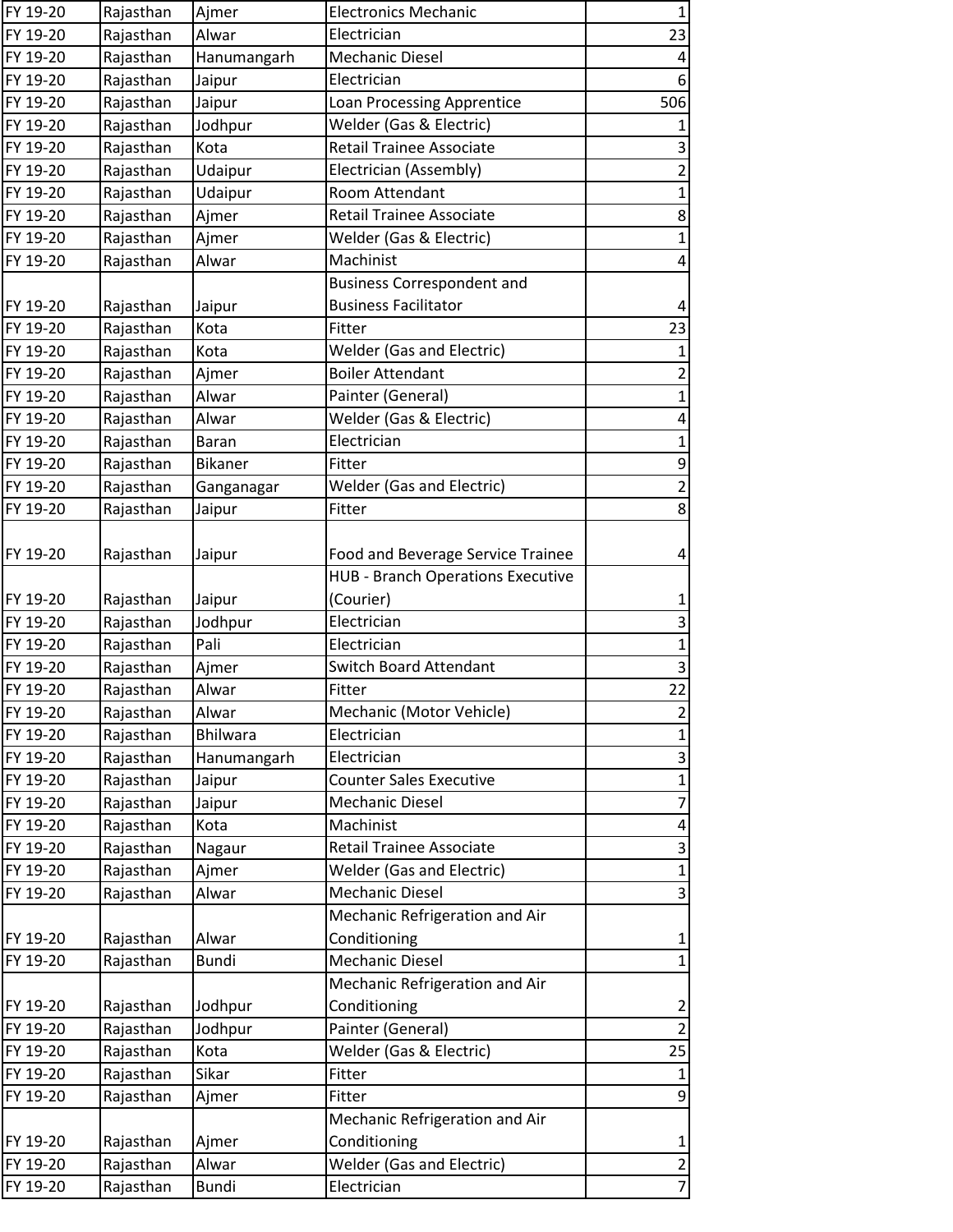|          |           |                | Mechanic Refrigeration and Air      |                           |
|----------|-----------|----------------|-------------------------------------|---------------------------|
| FY 19-20 | Rajasthan | Hanumangarh    | Conditioning                        | $\pmb{4}$                 |
| FY 19-20 | Rajasthan | Udaipur        | <b>Kitchen Operations</b>           | $\mathbf 1$               |
| FY 20-21 | Rajasthan | Ajmer          | Carpenter                           | 8                         |
|          |           |                | Computer Operator and               |                           |
| FY 20-21 | Rajasthan | Ajmer          | <b>Programming Assistant</b>        | $\ensuremath{\mathsf{3}}$ |
| FY 20-21 | Rajasthan | Ajmer          | Fitter                              | 47                        |
| FY 20-21 | Rajasthan | Alwar          | Machinist                           | 12                        |
| FY 20-21 | Rajasthan | Alwar          | <b>Mechanic Diesel</b>              | 65                        |
| FY 20-21 | Rajasthan | Alwar          | <b>Mechanical Assembly Operator</b> | $\overline{2}$            |
| FY 20-21 | Rajasthan | Ajmer          | Mason (Building Constructor)        | 12                        |
|          |           |                | Mechanic Refrigeration and Air      |                           |
| FY 20-21 | Rajasthan | Ajmer          | Conditioning                        | 4                         |
| FY 20-21 | Rajasthan | Ajmer          | Painter (General)                   | 12                        |
| FY 20-21 | Rajasthan | Ajmer          | Turner                              | $\mathbf{1}$              |
|          |           |                | <b>Attendant Operator (Chemical</b> |                           |
| FY 20-21 | Rajasthan | Alwar          | Plant)                              | $\overline{\mathbf{c}}$   |
| FY 20-21 | Rajasthan | Alwar          | Ceramic Decorator                   | 5                         |
| FY 20-21 | Rajasthan | Alwar          | Ceramic Kiln Operator               | 4                         |
|          |           |                |                                     |                           |
| FY 20-21 | Rajasthan | Alwar          | Dyeing Machine Operator (Textile)   | 5                         |
|          |           |                | Machine Operator Assistant-         |                           |
|          |           | Alwar          | <b>Plastics Sacks</b>               |                           |
| FY 20-21 | Rajasthan |                |                                     | $\boldsymbol{6}$          |
| FY 20-21 | Rajasthan | Alwar          | Ring Frame Doffer and Tenter        | 3                         |
| FY 20-21 | Rajasthan | Alwar          | Steward                             | $\overline{\mathbf{3}}$   |
| FY 20-21 | Rajasthan | Alwar          | <b>Welder (Gas and Electric)</b>    | 65                        |
| FY 20-21 | Rajasthan | Bhilwara       | <b>Retail Trainee Associate</b>     | $\overline{2}$            |
| FY 20-21 | Rajasthan | Bikaner        | Plumber                             | $\pmb{4}$                 |
| FY 20-21 | Rajasthan | <b>Bundi</b>   | Electrician                         | $\boldsymbol{6}$          |
| FY 20-21 | Rajasthan | Chittorgarh    | Fitter                              | 12                        |
|          |           |                |                                     |                           |
|          |           |                | Information and Communication       |                           |
| FY 20-21 | Rajasthan | Chittorgarh    | Technology System Maintenance       | 4                         |
| FY 20-21 | Rajasthan | Churu          | <b>Mechanic Diesel</b>              | $\bf 8$                   |
| FY 20-21 | Rajasthan | Dausa          | Electrician                         | $\mathbf{1}$              |
| FY 20-21 | Rajasthan | Dausa          | <b>Retail Trainee Associate</b>     | 3                         |
| FY 20-21 | Rajasthan | Dungarpur      | Electrician                         | $\mathbf{1}$              |
|          |           |                | Mechanic Refrigeration and Air      |                           |
| FY 20-21 | Rajasthan | Hanumangarh    | Conditioning                        | $\mathbf{1}$              |
| FY 20-21 | Rajasthan | Jaipur         | Data Entry Operator                 | 11                        |
| FY 20-21 | Rajasthan | Jaipur         | Dress Maker                         | 14                        |
| FY 20-21 | Rajasthan | Jaipur         | Fitter                              | 101                       |
| FY 20-21 | Rajasthan | Jaipur         | Food Production (Vegetarian)        | 4                         |
| FY 20-21 | Rajasthan | Jaisalmer      | Power Electrician                   | 4                         |
| FY 20-21 | Rajasthan | Jaisalmer      | Welder (Gas & Electric)             | $\mathbf{1}$              |
| FY 20-21 | Rajasthan | Jhunjhunu      | <b>Mechanic Diesel</b>              | 20                        |
|          |           |                | Computer Operator and               |                           |
| FY 20-21 | Rajasthan | Jodhpur        | <b>Programming Assistant</b>        | 5                         |
| FY 20-21 | Rajasthan | Kota           | Carpenter                           | $\overline{2}$            |
| FY 20-21 | Rajasthan | Nagaur         | <b>Electronics Mechanic</b>         | 1                         |
|          |           |                | <b>Computer Operator and</b>        |                           |
| FY 20-21 | Rajasthan | Pali           | <b>Programming Assistant</b>        | $\mathbf{1}$              |
| FY 20-21 | Rajasthan | Sawai Madhopur | Electrician                         | $\boldsymbol{6}$          |
| FY 20-21 | Rajasthan | Sikar          | Draughtsman (Civil)                 | $\mathbf 1$               |
|          |           |                |                                     |                           |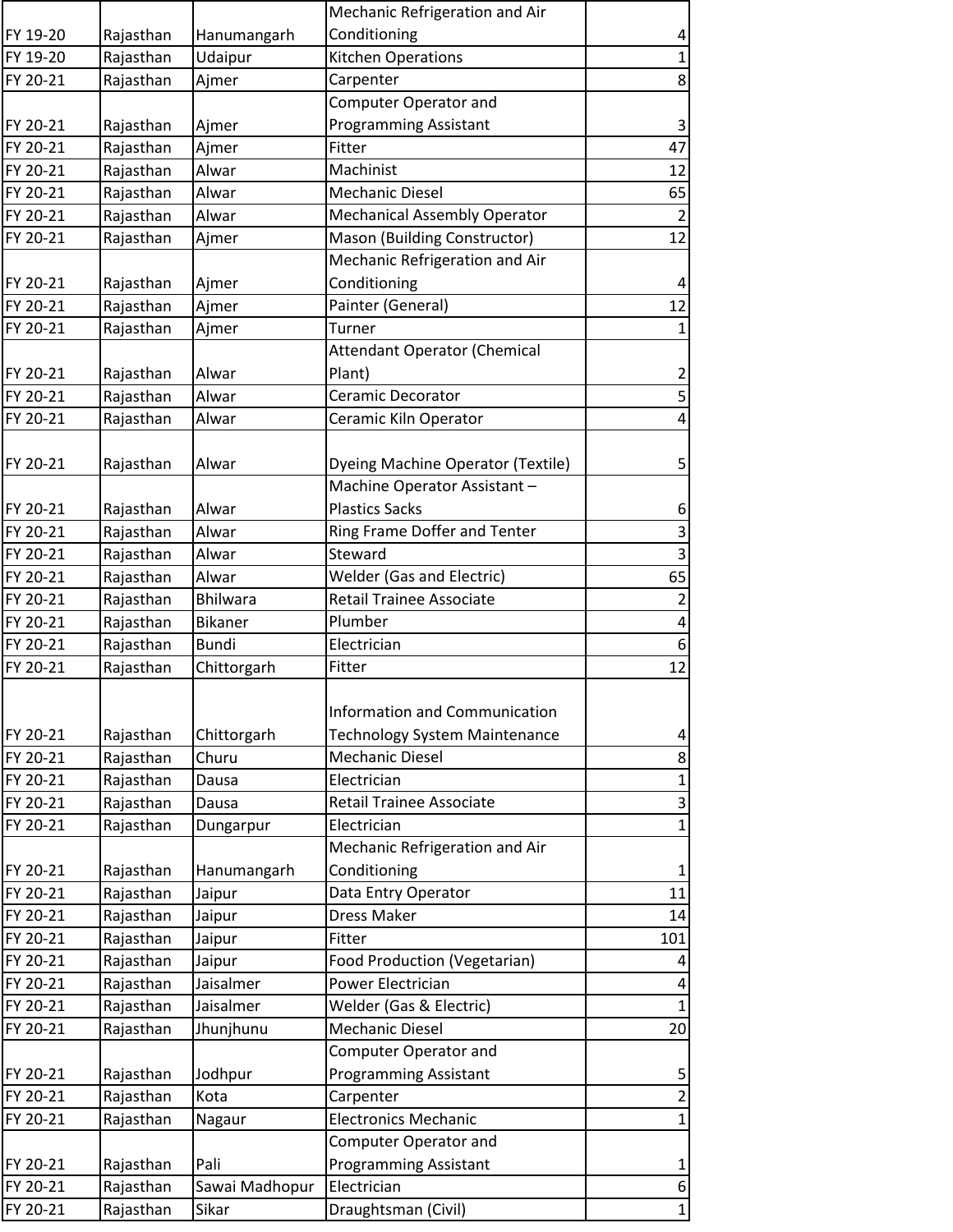| FY 20-21 | Rajasthan | Sikar           | <b>Switch Board Attendant</b>            | $\mathbf{1}$              |
|----------|-----------|-----------------|------------------------------------------|---------------------------|
| FY 20-21 | Rajasthan | Tonk            | Fitter                                   | 5                         |
| FY 20-21 | Rajasthan | Tonk            | <b>Mechanic Diesel</b>                   | 3                         |
|          |           |                 | Mechanic Automobile (Advanced            |                           |
| FY 20-21 | Rajasthan | Alwar           | Diesel Engine)                           | $\mathbf{1}$              |
| FY 20-21 | Rajasthan | Alwar           | Power Electrician                        | 4                         |
| FY 20-21 | Rajasthan | Alwar           | <b>Retail Trainee Associate</b>          | 28                        |
| FY 20-21 | Rajasthan | <b>Bhilwara</b> | Fitter                                   | $\ensuremath{\mathsf{3}}$ |
| FY 20-21 | Rajasthan | <b>Bikaner</b>  | Fitter                                   | $\bf 8$                   |
| FY 20-21 | Rajasthan | <b>Bikaner</b>  | Stenographer (Hindi)                     | $\mathbf{1}$              |
| FY 20-21 | Rajasthan | <b>Bundi</b>    | Lineman                                  | 3                         |
| FY 20-21 | Rajasthan | <b>Bundi</b>    | Wireman                                  | $\mathbf{1}$              |
| FY 20-21 | Rajasthan | Dausa           | Electrician (Mines)                      | $\overline{2}$            |
| FY 20-21 | Rajasthan | Hanumangarh     | Fitter                                   | $\mathbf 1$               |
| FY 20-21 | Rajasthan | Jaipur          | <b>Back Office Apprentice</b>            | 12                        |
| FY 20-21 | Rajasthan | Jaipur          | <b>Counter Sales Executive</b>           | $\boldsymbol{6}$          |
| FY 20-21 | Rajasthan | Jaipur          | <b>Electronics Mechanic</b>              | 8                         |
| FY 20-21 | Rajasthan | Jaipur          | House Keeper (Hotel)                     | 8                         |
|          |           |                 | Housekeeping Attendant (Manual           |                           |
| FY 20-21 | Rajasthan | Jaipur          | cleaning)                                | 6                         |
|          |           |                 | <b>HUB - Branch Operations Executive</b> |                           |
| FY 20-21 | Rajasthan | Jaipur          | (Courier)                                | $\mathbf{1}$              |
| FY 20-21 | Rajasthan | Jaipur          | <b>Welder (Gas and Electric)</b>         | $10\,$                    |
| FY 20-21 | Rajasthan | Jaipur          | Wireman                                  | 2                         |
|          |           |                 | <b>Computer and Peripherals</b>          |                           |
|          |           |                 | Hardware Repair and Maintenance          |                           |
| FY 20-21 | Rajasthan | Jhunjhunu       | Mechanic                                 | $\mathbf{1}$              |
| FY 20-21 | Rajasthan | Jhunjhunu       | <b>Electronics Mechanic</b>              | $\mathsf S$               |
| FY 20-21 | Rajasthan | Jhunjhunu       | Turner                                   | 3                         |
| FY 20-21 | Rajasthan | Jhunjhunu       | <b>Welder (Gas and Electric)</b>         | 15                        |
| FY 20-21 | Rajasthan | Jodhpur         | Electrician                              | 54                        |
| FY 20-21 | Rajasthan | Jodhpur         | Mechanic Diesel                          | 56                        |
| FY 20-21 | Rajasthan | Kota            | <b>Electrical Winder</b>                 | $\mathbf{1}$              |
| FY 20-21 | Rajasthan | Kota            | Painter (General)                        | 3                         |
| FY 20-21 | Rajasthan | Kota            | <b>Switch Board Attendant</b>            | 8                         |
| FY 20-21 | Rajasthan | Pali            | <b>Chemical Laboratory Assistant</b>     | 4                         |
| FY 20-21 | Rajasthan | Sikar           | <b>Welder (Gas and Electric)</b>         | $\overline{\mathbf{c}}$   |
| FY 20-21 | Rajasthan | Sirohi          | Fitter                                   | $\overline{2}$            |
| FY 20-21 | Rajasthan | Tonk            | Electrician (Steel Plant)                | $\mathbf{1}$              |
| FY 20-21 | Rajasthan | Udaipur         | Electrician                              | 15                        |
| FY 20-21 | Rajasthan | Udaipur         | <b>Mechanic Diesel</b>                   | 19                        |
| FY 20-21 | Rajasthan | Udaipur         | <b>Trainee Chef</b>                      | 3                         |
| FY 20-21 | Rajasthan | Alwar           | QC Inspector Level - 4                   | 5                         |
|          |           |                 | Tool and Die Maker (Press Tools          |                           |
| FY 20-21 | Rajasthan | Alwar           | <b>Jigs and Fixtures)</b>                | $\mathbf{1}$              |
| FY 20-21 | Rajasthan | Alwar           | Turner                                   | 30                        |
| FY 20-21 | Rajasthan | <b>Baran</b>    | <b>Welder (Gas and Electric)</b>         | $\mathbf{1}$              |
| FY 20-21 | Rajasthan | Bharatpur       | Lineman                                  | $\overline{2}$            |
| FY 20-21 | Rajasthan | Bhilwara        | Mechanic Diesel                          | 6                         |
| FY 20-21 | Rajasthan | <b>Bikaner</b>  | Electrician                              | 27                        |
| FY 20-21 | Rajasthan | <b>Bundi</b>    | <b>Welder (Gas and Electric)</b>         | $\overline{2}$            |
|          |           |                 | <b>Business Correspondent and</b>        |                           |
| FY 20-21 | Rajasthan | Jaipur          | <b>Business Facilitator</b>              | 134                       |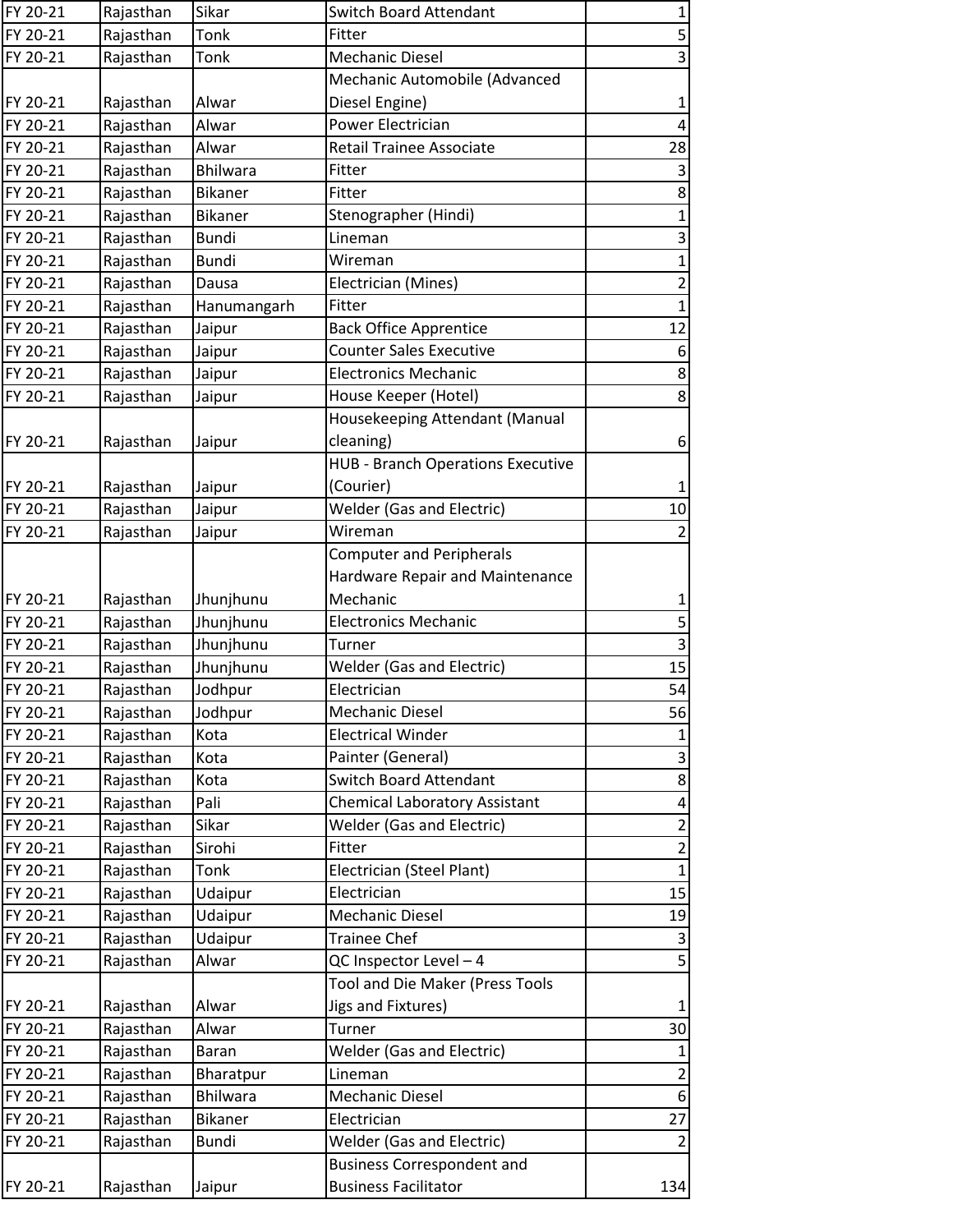|          |           |                 | DTH Set Top Box Installer & Service    |                         |
|----------|-----------|-----------------|----------------------------------------|-------------------------|
| FY 20-21 | Rajasthan | Jaipur          | Technician                             | 5                       |
| FY 20-21 | Rajasthan | Jaipur          | <b>Food Production (General)</b>       | $\overline{7}$          |
| FY 20-21 | Rajasthan | Jaipur          | Machinist                              | $\mathbf{3}$            |
| FY 20-21 | Rajasthan | Jaipur          | <b>Mechanic Diesel</b>                 | 33                      |
| FY 20-21 | Rajasthan | Jhalawar        | Fitter                                 | 5                       |
| FY 20-21 | Rajasthan | Jhalawar        | Power Electrician                      | 9                       |
| FY 20-21 | Rajasthan | Jodhpur         | Fitter                                 | 66                      |
| FY 20-21 | Rajasthan | Jodhpur         | House Keeper (Hotel)                   | 5                       |
|          |           |                 | Mechanic Refrigeration and Air         |                         |
| FY 20-21 | Rajasthan | Jodhpur         | Conditioning                           | $\overline{2}$          |
| FY 20-21 | Rajasthan | Kota            | Fitter                                 | 122                     |
| FY 20-21 | Rajasthan | Kota            | Mason (Building Constructor)           | 3                       |
|          |           |                 | Warehouse Executive (Receipts and      |                         |
| FY 20-21 | Rajasthan | Kota            | Dispatch)                              | 3                       |
| FY 20-21 | Rajasthan | Kota            | <b>Welder (Gas and Electric)</b>       | 104                     |
| FY 20-21 | Rajasthan | Pali            | <b>Welder (Gas and Electric)</b>       | $\overline{2}$          |
| FY 20-21 | Rajasthan | Rajsamand       | Fitter                                 | 17                      |
|          |           |                 | Mechanic Auto Electrical and           |                         |
| FY 20-21 | Rajasthan | Rajsamand       | Electronics                            | $\mathbf 1$             |
| FY 20-21 | Rajasthan | Sikar           | <b>Mechanic Diesel</b>                 | 18                      |
|          |           |                 | Mechanic Repair and Maintenance        |                         |
| FY 20-21 | Rajasthan | Tonk            | of Vehicle                             | $\overline{\mathbf{c}}$ |
| FY 20-21 | Rajasthan | Udaipur         | Fitter                                 | 6                       |
| FY 20-21 | Rajasthan | Udaipur         | House Keeper (Hotel)                   | 3                       |
| FY 20-21 | Rajasthan | Udaipur         | Kitchen Operations                     | $\mathbf 1$             |
|          |           |                 |                                        |                         |
| FY 20-21 | Rajasthan | Udaipur         | Lead Carpenter-Wooden Furniture        | $\mathbf 1$             |
|          |           |                 | Receptionist/ Hotel Clerk/ Front       |                         |
| FY 20-21 | Rajasthan | Udaipur         | <b>Office Assistant</b>                | $\overline{2}$          |
| FY 20-21 | Rajasthan | Ajmer           | Micro Finance Apprentice               | 27                      |
| FY 20-21 | Rajasthan | Ajmer           | <b>Retail Trainee Associate</b>        | 9                       |
| FY 20-21 | Rajasthan | Alwar           | Casting Line supervisor                | 8                       |
| FY 20-21 | Rajasthan | Alwar           | Electrician                            | 264                     |
| FY 20-21 | Rajasthan | Alwar           | <b>Electronics Mechanic</b>            | 6                       |
| FY 20-21 | Rajasthan | Alwar           | <b>Mechanic Tractor</b>                | $\overline{\mathbf{c}}$ |
| FY 20-21 | Rajasthan | Alwar           | Wireman                                | 5                       |
| FY 20-21 | Rajasthan | <b>Banswara</b> | Micro Finance Apprentice               | 10                      |
| FY 20-21 | Rajasthan | <b>Barmer</b>   | Mechanic Diesel                        | $\overline{3}$          |
| FY 20-21 | Rajasthan | Bharatpur       | Electrician                            | 20                      |
|          |           |                 | Mechanic (Denting Painting and         |                         |
| FY 20-21 | Rajasthan | Bharatpur       | Welding)                               | 8                       |
| FY 20-21 | Rajasthan | Bharatpur       | Mechanic (Motor Vehicle)               | $\overline{2}$          |
| FY 20-21 | Rajasthan | Bharatpur       | <b>Mechanic Diesel</b>                 | 6                       |
| FY 20-21 | Rajasthan | Bharatpur       | <b>Mechanic Electrical Instruments</b> | 3                       |
| FY 20-21 | Rajasthan | <b>Bikaner</b>  | Mechanic (Motor Vehicle)               | $\mathbf 1$             |
| FY 20-21 | Rajasthan | Bikaner         | Mechanic Diesel                        | 1                       |
| FY 20-21 | Rajasthan | <b>Bundi</b>    | Power Electrician                      | $\overline{2}$          |
| FY 20-21 | Rajasthan | Chittorgarh     | <b>Electronics Mechanic</b>            | 5                       |
| FY 20-21 | Rajasthan | Dholpur         | Electrician                            | 16                      |
| FY 20-21 | Rajasthan | Dholpur         | <b>Mechanic Diesel</b>                 | $\overline{4}$          |
| FY 20-21 | Rajasthan | Ganganagar      | Mechanic Diesel                        | 12                      |
| FY 20-21 | Rajasthan | Hanumangarh     | Electrician                            | $\overline{2}$          |
| FY 20-21 | Rajasthan | Hanumangarh     | Mechanic Diesel                        | 8                       |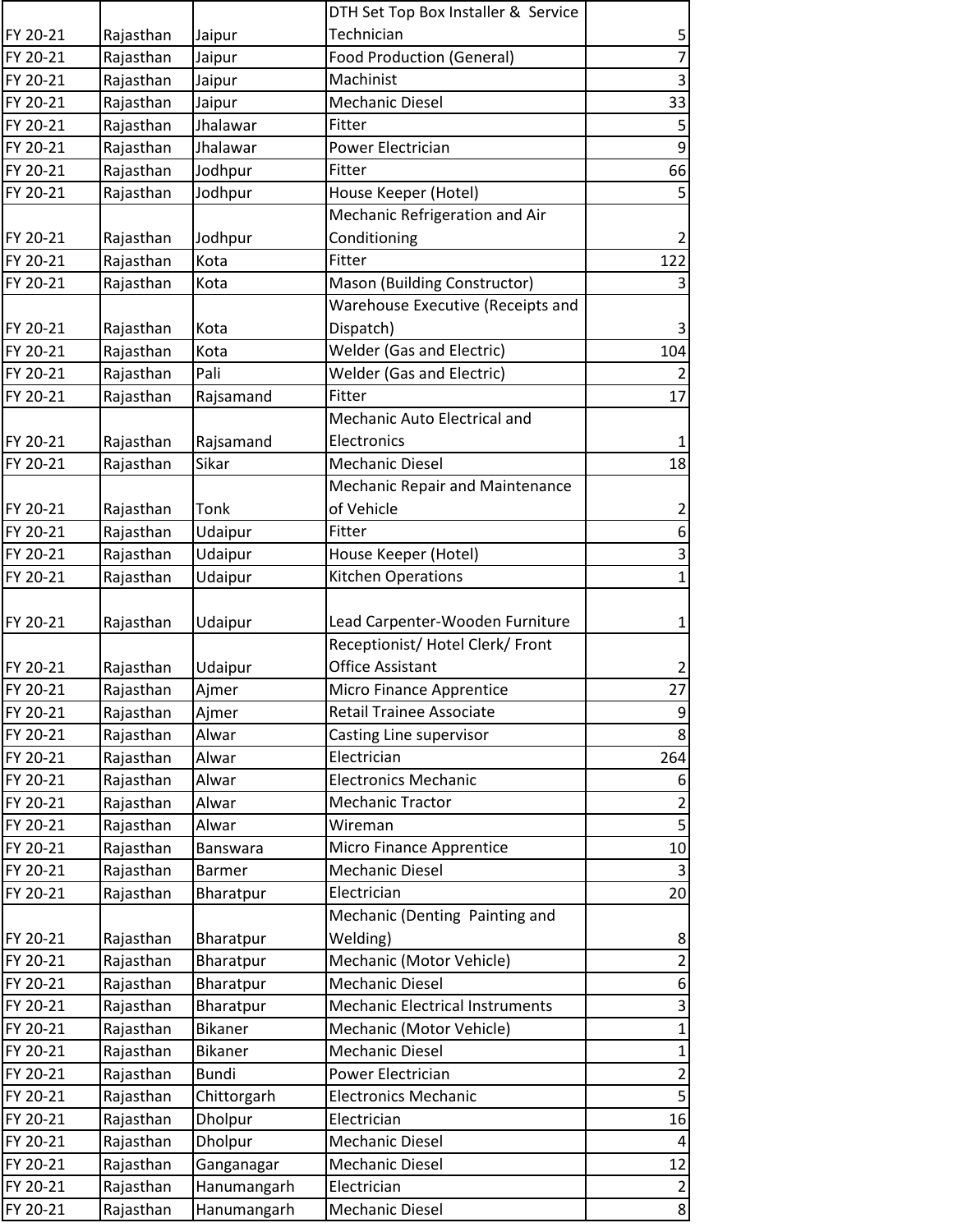|          |           |                 | Apprentice Food and Beverage        |                         |
|----------|-----------|-----------------|-------------------------------------|-------------------------|
| FY 20-21 | Rajasthan | Jaipur          | Service (Stewardship)               | $\overline{2}$          |
| FY 20-21 | Rajasthan | Jaipur          | <b>Customer Care Associate</b>      | 224                     |
| FY 20-21 | Rajasthan | Jaipur          | Electrician                         | 163                     |
| FY 20-21 | Rajasthan | Jaipur          | Welder (Gas & Electric)             | 1                       |
| FY 20-21 | Rajasthan | Jaisalmer       | Fitter                              | 1                       |
|          |           |                 | Computer Operator and               |                         |
| FY 20-21 | Rajasthan | Jhalawar        | <b>Programming Assistant</b>        | $\mathbf{1}$            |
| FY 20-21 | Rajasthan | Jodhpur         | Steward                             | $\bf 8$                 |
| FY 20-21 | Rajasthan | Kota            | <b>Electronics Mechanic</b>         | 61                      |
|          |           |                 | Maintenance Mechanic (Chemical      |                         |
| FY 20-21 | Rajasthan | Kota            | Plant)                              | $\overline{2}$          |
| FY 20-21 | Rajasthan | Nagaur          | Mechanic (Motor Vehicle)            | $\overline{3}$          |
| FY 20-21 | Rajasthan | Sikar           | Electrician                         | 37                      |
| FY 20-21 | Rajasthan | Sirohi          | Electrician                         | 3                       |
| FY 20-21 | Rajasthan | Sirohi          | <b>Mechanic Diesel</b>              | 4                       |
| FY 20-21 | Rajasthan | Ajmer           | <b>Electronics Mechanic</b>         | 5                       |
| FY 20-21 | Rajasthan | Ajmer           | Mechanic (Motor Vehicle)            | 3                       |
| FY 20-21 | Rajasthan | Ajmer           | <b>Medical Sales Representative</b> | $\mathbf{1}$            |
| FY 20-21 | Rajasthan | Ajmer           | Wireman                             | 4                       |
| FY 20-21 | Rajasthan | Alwar           | <b>Plastic Processing Operator</b>  | $\mathbf{1}$            |
| FY 20-21 | Rajasthan | <b>Banswara</b> | Electrician                         | 6                       |
| FY 20-21 | Rajasthan | Banswara        | <b>Electronics Mechanic</b>         | $\mathbf{1}$            |
| FY 20-21 | Rajasthan | <b>Banswara</b> | <b>Welder (Gas and Electric)</b>    | $\overline{\mathbf{c}}$ |
| FY 20-21 | Rajasthan | <b>Bhilwara</b> | Turner                              | $\mathbf{1}$            |
| FY 20-21 | Rajasthan | Bikaner         | Draughtsman (Civil)                 | $\mathsf{3}$            |
| FY 20-21 | Rajasthan | Chittorgarh     | Electrician (Steel Plant)           | 13                      |
| FY 20-21 | Rajasthan | Chittorgarh     | Mechanic (Motor Vehicle)            | $\overline{2}$          |
| FY 20-21 | Rajasthan | Chittorgarh     | <b>Mechanic Diesel</b>              | 14                      |
| FY 20-21 | Rajasthan | Churu           | Fitter                              | $\overline{2}$          |
| FY 20-21 | Rajasthan | Ganganagar      | Electrician                         | $10\,$                  |
| FY 20-21 | Rajasthan | Ganganagar      | <b>Mechanic Tractor</b>             | $\overline{2}$          |
| FY 20-21 | Rajasthan | Ganganagar      | Retail Trainee Associate            | 8                       |
|          |           |                 |                                     |                         |
| FY 20-21 | Rajasthan | Jaipur          | General Duty Assistant- Advanced    | 21                      |
| FY 20-21 | Rajasthan | Ajmer           | Machinist                           | 5                       |
| FY 20-21 | Rajasthan | Alwar           | Ceramic Press Operator              | $\mathbf{1}$            |
| FY 20-21 | Rajasthan | Alwar           | Mechanic (Motor Vehicle)            | 11                      |
|          |           |                 | Mechanic Refrigeration and Air      |                         |
| FY 20-21 | Rajasthan | Alwar           | Conditioning                        | 14                      |
| FY 20-21 | Rajasthan | Alwar           | Painter (General)                   | 4                       |
| FY 20-21 | Rajasthan | Bhilwara        | Electrician                         | 5                       |
|          |           |                 | Mechanic (HT LT Equipments and      |                         |
| FY 20-21 | Rajasthan | <b>Bikaner</b>  | Cable Jointing)                     | 3                       |
| FY 20-21 | Rajasthan | Bikaner         | <b>Welder (Gas and Electric)</b>    | 5                       |
| FY 20-21 | Rajasthan | <b>Bundi</b>    | <b>Mechanic Diesel</b>              | $\boldsymbol{6}$        |
| FY 20-21 | Rajasthan | Chittorgarh     | Electrician                         | 31                      |
| FY 20-21 | Rajasthan | Dausa           | <b>Mechanic Diesel</b>              | $\mathbf{1}$            |
| FY 20-21 | Rajasthan | Dungarpur       | <b>Mechanic Diesel</b>              | 13                      |
| FY 20-21 | Rajasthan | Hanumangarh     | Office Assistant                    | 1                       |
|          |           |                 | <b>Cutting and Sewing Machine</b>   |                         |
| FY 20-21 | Rajasthan | Jaipur          | Operator                            | 30                      |
| FY 20-21 | Rajasthan | Jaipur          | Draughtsman (Mechanical)            | $\mathbf{1}$            |
| FY 20-21 | Rajasthan | Jaipur          | Retail Sales Associate              | 19                      |
|          |           |                 |                                     |                         |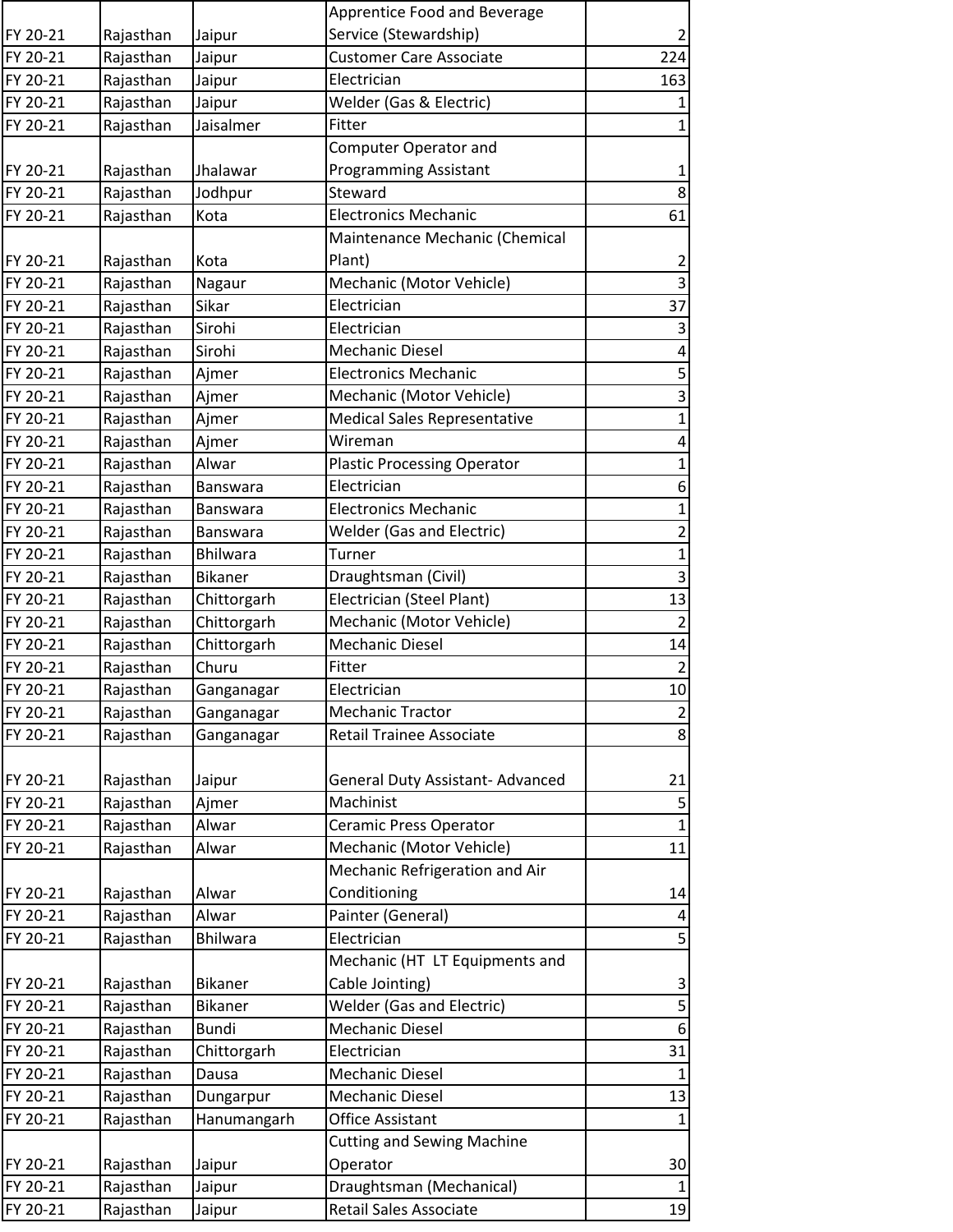|          |           |                 | Tool and Die Maker (Press Tools       |                          |
|----------|-----------|-----------------|---------------------------------------|--------------------------|
| FY 20-21 | Rajasthan | Jaipur          | Jigs and Fixtures)                    | $\mathbf{1}$             |
| FY 20-21 | Rajasthan | Jaisalmer       | Wireman                               | $\mathbf 1$              |
| FY 20-21 | Rajasthan | Jalore          | Micro Finance Apprentice              | $\boldsymbol{6}$         |
| FY 20-21 | Rajasthan | Jhalawar        | <b>Mechanic Diesel</b>                | $\overline{\mathcal{I}}$ |
| FY 20-21 | Rajasthan | Jhunjhunu       | Electrician                           | 39                       |
|          |           |                 | Mechanic (Domestic Commercial         |                          |
|          |           |                 | Refrigeration and Air Conditioning    |                          |
| FY 20-21 | Rajasthan | Jodhpur         | Machines)                             | 6                        |
| FY 20-21 | Rajasthan | Jodhpur         | Painter (General)                     | $\mathsf S$              |
| FY 20-21 | Rajasthan | Jodhpur         | Stenographer (Hindi)                  | $\overline{\mathbf{c}}$  |
| FY 20-21 | Rajasthan | Ajmer           | Pipe Fitter                           | $\overline{\mathbf{c}}$  |
| FY 20-21 | Rajasthan | Ajmer           | <b>Sheet Metal Worker</b>             | $\mathbf{1}$             |
| FY 20-21 | Rajasthan | Ajmer           | <b>Welder (Gas and Electric)</b>      | $\overline{\mathbf{c}}$  |
| FY 20-21 | Rajasthan | Alwar           | Electrician (Steel Plant)             | $\overline{2}$           |
| FY 20-21 | Rajasthan | Alwar           | Fitter                                | 234                      |
|          |           |                 | <b>Computer Operator and</b>          |                          |
| FY 20-21 | Rajasthan | <b>Banswara</b> | <b>Programming Assistant</b>          | $\mathbf{1}$             |
| FY 20-21 | Rajasthan | <b>Banswara</b> | <b>Mechanic Diesel</b>                | 3                        |
| FY 20-21 | Rajasthan | <b>Bikaner</b>  | Carpenter                             | 4                        |
| FY 20-21 | Rajasthan | Bikaner         | <b>Electronics Mechanic</b>           | $\overline{7}$           |
| FY 20-21 | Rajasthan | <b>Bikaner</b>  | Retail Trainee Associate              | 8                        |
| FY 20-21 | Rajasthan | <b>Bikaner</b>  | Wireman                               | $\overline{2}$           |
| FY 20-21 | Rajasthan | <b>Bundi</b>    | Electrician (Mines)                   | $\overline{c}$           |
| FY 20-21 | Rajasthan | <b>Bundi</b>    | Fitter                                | 4                        |
| FY 20-21 | Rajasthan | Churu           | Electrician                           | 14                       |
| FY 20-21 | Rajasthan | Dholpur         | Fitter                                | $\boldsymbol{6}$         |
| FY 20-21 | Rajasthan | Dholpur         | <b>Switch Board Attendant</b>         | $\overline{2}$           |
| FY 20-21 | Rajasthan | Jaipur          | <b>Assistant Beautician</b>           | $\boldsymbol{6}$         |
| FY 20-21 | Rajasthan | Jaipur          | <b>Assistant Front Office Manager</b> | $\mathbf{1}$             |
|          |           |                 |                                       |                          |
| FY 20-21 | Rajasthan | Jaipur          | Food and Beverage Service Steward     | 3                        |
| FY 20-21 | Rajasthan | Jaipur          | Mechanic (Motor Vehicle)              | $\mathbf{1}$             |
|          |           |                 | Mechanic Refrigeration and Air        |                          |
| FY 20-21 | Rajasthan | Jaipur          | Conditioning                          | $\boldsymbol{9}$         |
|          |           |                 | Receptionist/ Hotel Clerk/ Front      |                          |
| FY 20-21 | Rajasthan | Jaipur          | Office Assistant                      | 5                        |
| FY 20-21 | Rajasthan | Jaipur          | Retail Trainee Associate              | 236                      |
| FY 20-21 | Rajasthan | Jaipur          | Sales Person (Retail)                 | 6                        |
| FY 20-21 | Rajasthan | Jaipur          | Turner                                | 4                        |
| FY 20-21 | Rajasthan | Jaipur          | Wireman - Control Panel               | $\overline{2}$           |
| FY 20-21 | Rajasthan | Jhunjhunu       | Carpenter                             | $\mathbf{1}$             |
| FY 20-21 | Rajasthan | Jhunjhunu       | <b>Chemical Laboratory Assistant</b>  | $\mathbf{1}$             |
| FY 20-21 | Rajasthan | Jodhpur         | Carpenter                             | 10                       |
| FY 20-21 | Rajasthan | Jodhpur         | <b>Food Production (General)</b>      | $\overline{7}$           |
| FY 20-21 | Rajasthan | Jodhpur         | Retail Trainee Associate              | 31                       |
| FY 20-21 | Rajasthan | Nagaur          | Electrician                           | 10                       |
| FY 20-21 | Rajasthan | Nagaur          | <b>Welder (Gas and Electric)</b>      | $\mathbf{1}$             |
| FY 20-21 | Rajasthan | Sawai Madhopur  | Fitter structural                     | 2                        |
| FY 20-21 | Rajasthan | Sawai Madhopur  | <b>Front Office Associate</b>         | $\mathbf{1}$             |
| FY 20-21 | Rajasthan | Sawai Madhopur  | <b>Mechanic Diesel</b>                | 9                        |
| FY 20-21 | Rajasthan | Sikar           | Mechanic (Motor Vehicle)              | $\overline{7}$           |
| FY 20-21 | Rajasthan | Sirohi          | Power Electrician                     | $\overline{7}$           |
| FY 20-21 | Rajasthan | Tonk            | Electrician                           | 5                        |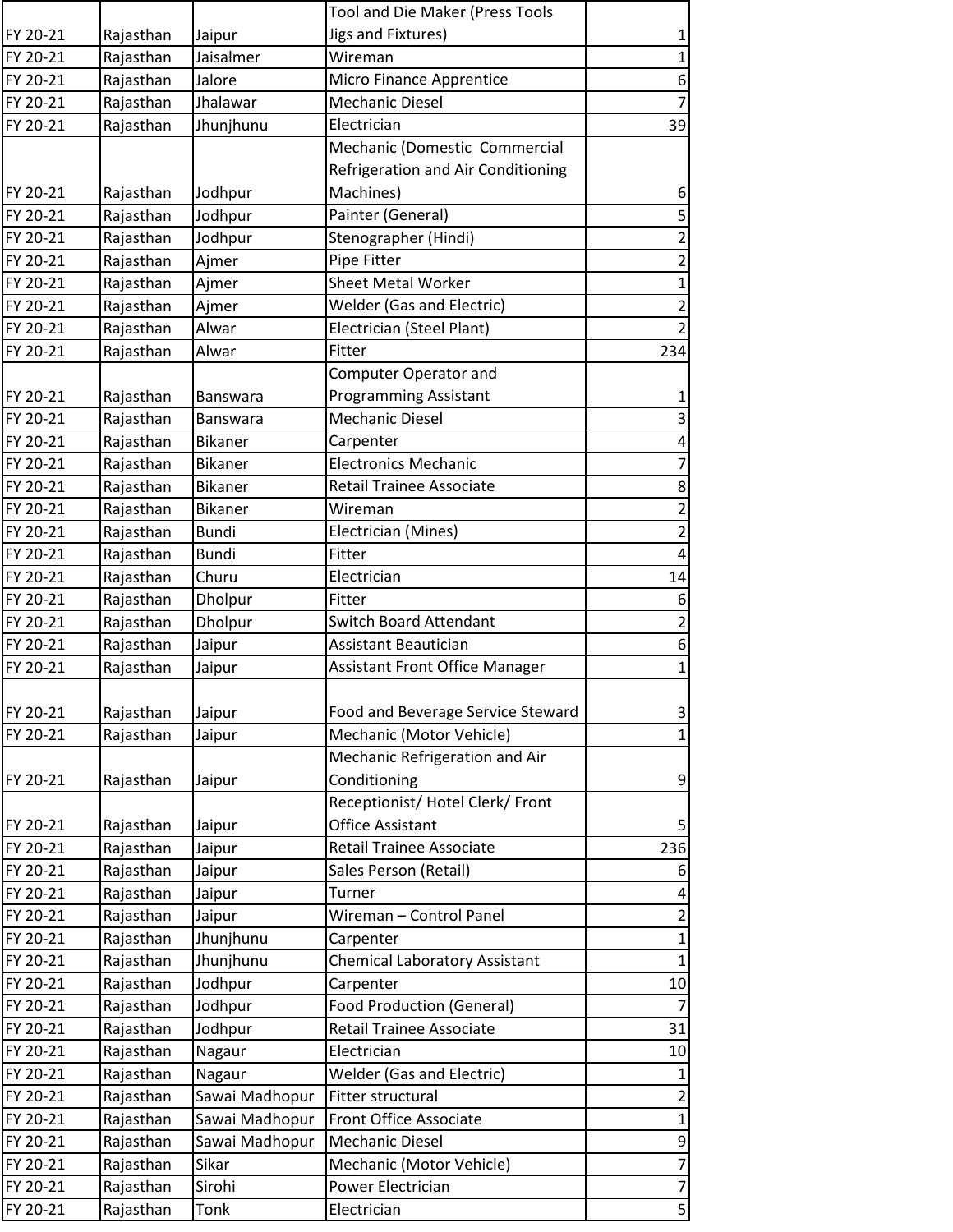| FY 20-21 | Rajasthan | Udaipur         | Food and Beverage Service Trainee     | $\mathbf{1}$             |
|----------|-----------|-----------------|---------------------------------------|--------------------------|
| FY 20-21 | Rajasthan | Udaipur         | <b>Food Production (General)</b>      | $\mathbf{1}$             |
|          |           |                 | Programming and Systems               |                          |
| FY 20-21 | Rajasthan | Udaipur         | <b>Administration Assistant</b>       | $\mathbf 1$              |
| FY 20-21 | Rajasthan | Udaipur         | Retail Trainee Associate              | 60                       |
| FY 20-21 | Rajasthan | Ajmer           | Electrician                           | 116                      |
| FY 20-21 | Rajasthan | Ajmer           | <b>Mechanic Diesel</b>                | 95                       |
| FY 20-21 | Rajasthan | Alwar           | Advance Welder                        | $\mathbf{1}$             |
| FY 20-21 | Rajasthan | Alwar           | <b>Machining Technician</b>           | 11                       |
| FY 20-21 | Rajasthan | <b>Banswara</b> | Mechanic (Motor Vehicle)              | 4                        |
| FY 20-21 | Rajasthan | <b>Baran</b>    | Electrician                           | 9                        |
| FY 20-21 | Rajasthan | <b>Baran</b>    | <b>Mechanic Diesel</b>                | 5                        |
| FY 20-21 | Rajasthan | Bharatpur       | Fitter                                | 12                       |
| FY 20-21 | Rajasthan | Bharatpur       | <b>Welder (Gas and Electric)</b>      | $\overline{2}$           |
| FY 20-21 | Rajasthan | <b>Bikaner</b>  | Micro Finance Apprentice              | 9                        |
| FY 20-21 | Rajasthan | <b>Bundi</b>    | <b>Sheet Metal Worker</b>             | $\overline{2}$           |
|          |           |                 | <b>Computer Operator and</b>          |                          |
| FY 20-21 | Rajasthan | Chittorgarh     | <b>Programming Assistant</b>          | $\mathbf 1$              |
| FY 20-21 | Rajasthan | Chittorgarh     | Draughtsman (Mechanical)              | $\mathbf{1}$             |
| FY 20-21 | Rajasthan | Dholpur         | <b>Polisher and Cleaner</b>           | $\mathbf 1$              |
| FY 20-21 | Rajasthan | Ganganagar      | Fitter                                | $\overline{2}$           |
| FY 20-21 | Rajasthan | Ganganagar      | <b>Welder (Gas and Electric)</b>      | 3                        |
|          |           |                 | Apprentice Food                       |                          |
| FY 20-21 | Rajasthan | Jaipur          | Production(Cookery)                   | $\overline{2}$           |
|          |           |                 | <b>Computer Operator and</b>          |                          |
| FY 20-21 | Rajasthan | Jaipur          | <b>Programming Assistant</b>          | 20                       |
|          |           |                 |                                       |                          |
| FY 20-21 | Rajasthan | Jaipur          | Food and Beverage Service Trainee     | 8                        |
| FY 20-21 | Rajasthan | Jaipur          | <b>Instrument Mechanic</b>            | $\overline{2}$           |
| FY 20-21 | Rajasthan | Jaipur          | Power Electrician                     | $\mathbf{1}$             |
|          |           |                 | Warehouse Executive (Receipts and     |                          |
| FY 20-21 | Rajasthan | Jaipur          | Dispatch)                             | $\overline{\mathbf{4}}$  |
| FY 20-21 | Rajasthan | Jhunjhunu       | Mate (Mines)                          | $\overline{9}$           |
|          |           |                 | Mechanic Refrigeration and Air        |                          |
| FY 20-21 | Rajasthan | Jhunjhunu       | Conditioning                          | 3                        |
|          |           |                 | Programming and Systems               |                          |
| FY 20-21 | Rajasthan | Jhunjhunu       | <b>Administration Assistant</b>       | 3                        |
| FY 20-21 | Rajasthan | Jodhpur         | <b>Assistant Front Office Manager</b> | $\overline{2}$           |
| FY 20-21 | Rajasthan | Jodhpur         | Stenographer (English)                | $\overline{2}$           |
|          |           |                 | <b>Attendant Operator (Chemical</b>   |                          |
| FY 20-21 | Rajasthan | Kota            | Plant)                                | 11                       |
| FY 20-21 | Rajasthan | Kota            | Welder (Gas & Electric)               | 20                       |
| FY 20-21 | Rajasthan | Pali            | Electrician                           | 34                       |
| FY 20-21 | Rajasthan | Pali            | <b>Mechanic Diesel</b>                | 72                       |
| FY 20-21 | Rajasthan | Sikar           | Fitter                                | $\overline{2}$           |
| FY 20-21 | Rajasthan | Sikar           | Power Electrician                     | $\overline{\mathcal{I}}$ |
| FY 20-21 | Rajasthan | Sikar           | Retail Trainee Associate              | $\overline{\mathbf{c}}$  |
| FY 20-21 | Rajasthan | Jodhpur         | Wireman                               | 6                        |
| FY 20-21 | Rajasthan | Kota            | <b>Boiler Attendant</b>               | 43                       |
|          |           |                 | <b>Computer Operator and</b>          |                          |
| FY 20-21 | Rajasthan | Kota            | <b>Programming Assistant</b>          | 5                        |
| FY 20-21 | Rajasthan | Kota            | <b>Instrument Mechanic</b>            | $\mathbf 1$              |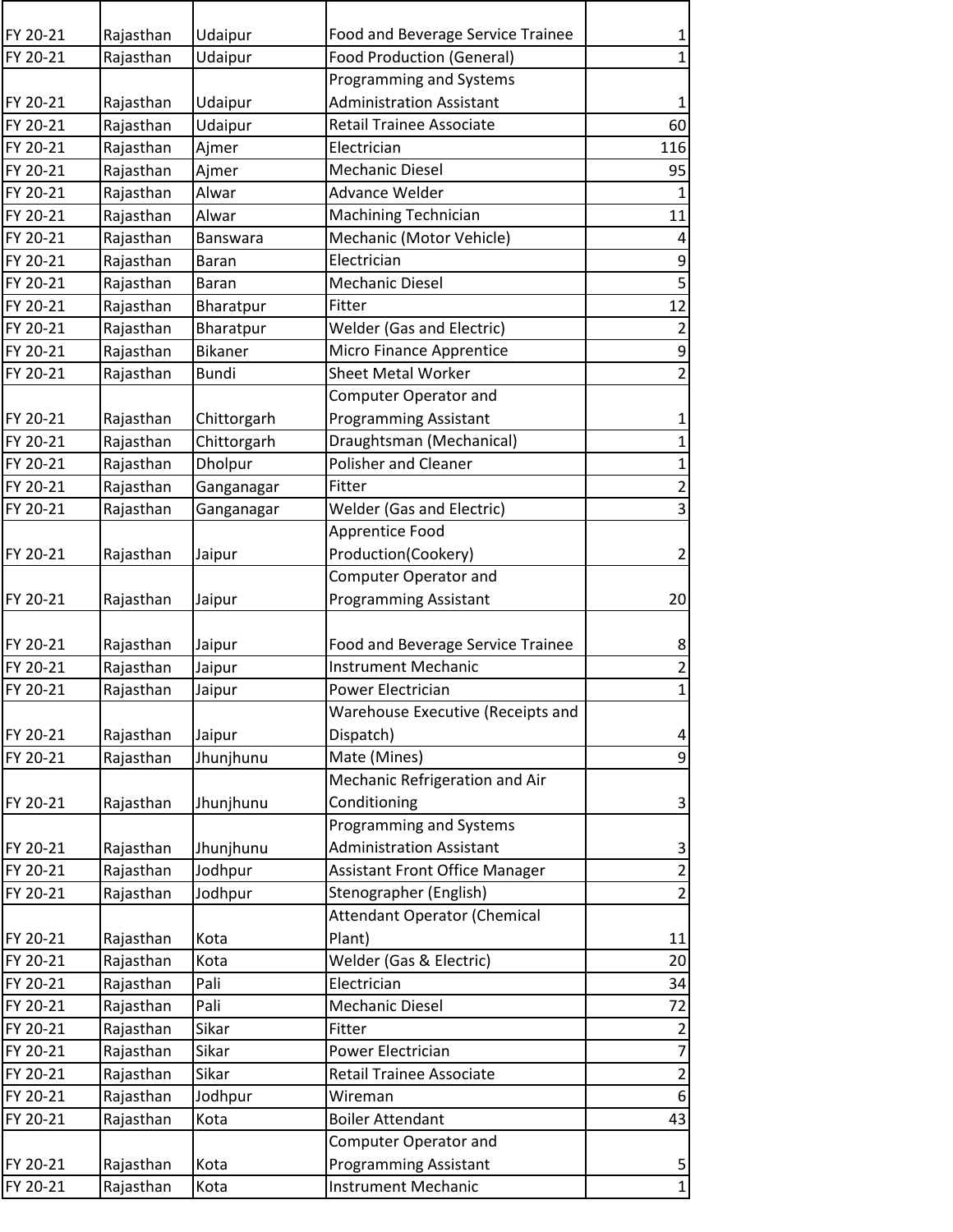|          |           |                | Instrument Mechanic (Chemical       |                         |
|----------|-----------|----------------|-------------------------------------|-------------------------|
| FY 20-21 | Rajasthan | Kota           | Plant)                              | $\mathsf{3}$            |
| FY 20-21 | Rajasthan | Kota           | Machinist                           | $\overline{4}$          |
| FY 20-21 | Rajasthan | Kota           | <b>Mechanic Diesel</b>              | 18                      |
|          |           |                | Steam Turbine-cum- Auxiliary Plant  |                         |
| FY 20-21 | Rajasthan | Kota           | Operator                            | 17                      |
| FY 20-21 | Rajasthan | Nagaur         | <b>Instrument Mechanic</b>          | 2                       |
|          |           |                | Mechanic Refrigeration and Air      |                         |
| FY 20-21 | Rajasthan | Pali           | Conditioning                        | $\boldsymbol{6}$        |
| FY 20-21 | Rajasthan | Rajsamand      | Electrician                         | $\boldsymbol{6}$        |
| FY 20-21 | Rajasthan | Sikar          | Wireman                             | $\overline{\mathbf{r}}$ |
| FY 20-21 | Rajasthan | Tonk           | <b>Welder (Gas and Electric)</b>    | $\overline{\mathbf{c}}$ |
| FY 20-21 | Rajasthan | Udaipur        | <b>Electronics Mechanic</b>         | 3                       |
| FY 20-21 | Rajasthan | Udaipur        | Mechanic (Motor Vehicle)            | $\mathbf 1$             |
| FY 20-21 | Rajasthan | Udaipur        | Wireman                             | $\overline{4}$          |
| FY 20-21 | Rajasthan | Jaipur         | Loan Processing Apprentice          | 165                     |
| FY 20-21 | Rajasthan | Jaipur         | <b>Sales Executive</b>              | $\overline{2}$          |
| FY 20-21 | Rajasthan | Jhalawar       | Electrician                         | 14                      |
| FY 20-21 | Rajasthan | Jhalawar       | <b>Welder (Gas and Electric)</b>    | $\overline{\mathbf{4}}$ |
|          |           |                | Computer Operator and               |                         |
| FY 20-21 | Rajasthan | Jhunjhunu      | <b>Programming Assistant</b>        | $\mathbf{3}$            |
| FY 20-21 | Rajasthan | Jhunjhunu      | Fitter                              | 25                      |
| FY 20-21 | Rajasthan | Jhunjhunu      | Stenographer (English)              | $\mathbf{1}$            |
| FY 20-21 | Rajasthan | Jodhpur        | Machinist                           | $\mathbf{1}$            |
|          |           |                | <b>Mechanic Machine Tool</b>        |                         |
| FY 20-21 | Rajasthan | Jodhpur        | Maintenance                         | 3                       |
| FY 20-21 | Rajasthan | Jodhpur        | <b>Welder (Gas and Electric)</b>    | $\overline{3}$          |
| FY 20-21 | Rajasthan | Kota           | Electrician                         | 150                     |
| FY 20-21 | Rajasthan | Kota           | Retail Trainee Associate            | 34                      |
| FY 20-21 | Rajasthan | Nagaur         | <b>Mechanic Diesel</b>              | 6                       |
| FY 20-21 | Rajasthan | Pali           | <b>Boiler Attendant</b>             | $\mathbf 1$             |
| FY 20-21 | Rajasthan | Pali           | Fitter                              | 13                      |
| FY 20-21 | Rajasthan | Rajsamand      | <b>Electronics Mechanic</b>         | 6                       |
| FY 20-21 | Rajasthan | Sawai Madhopur | <b>Accounts Executive</b>           | $\mathbf{1}$            |
| FY 20-21 | Rajasthan | Sirohi         | <b>Electronics Mechanic</b>         | $\mathbf{1}$            |
| FY 20-21 | Rajasthan | Udaipur        | Steward                             | $\mathbf{1}$            |
| FY 21-22 | Rajasthan | Ajmer          | <b>Electronics Mechanic</b>         | $\mathsf S$             |
| FY 21-22 | Rajasthan | Ajmer          | Fitter                              | 14                      |
|          |           |                | Mechanic Refrigeration and Air      |                         |
| FY 21-22 | Rajasthan | Ajmer          | Conditioning                        | $\mathbf{1}$            |
| FY 21-22 | Rajasthan | Alwar          | <b>Food Production (General)</b>    | $\overline{2}$          |
| FY 21-22 | Rajasthan | Alwar          | Mechanic (Motor Vehicle)            | 23                      |
| FY 21-22 | Rajasthan | Alwar          | <b>Mechanic Diesel</b>              | 78                      |
| FY 21-22 | Rajasthan | Alwar          | <b>Mechanical Assembly Operator</b> | 45                      |
|          |           |                | <b>Rubber Compression Moulding</b>  |                         |
| FY 21-22 | Rajasthan | Alwar          | Technician                          | 33                      |
| FY 21-22 | Rajasthan | Alwar          | Washer                              | 3                       |
| FY 21-22 | Rajasthan | <b>Baran</b>   | Wireman                             | $\mathsf 3$             |
| FY 21-22 | Rajasthan | Churu          | Electrician                         | $\mathsf 3$             |
| FY 21-22 | Rajasthan | Churu          | <b>Mechanic Diesel</b>              | $\overline{\mathbf{c}}$ |
| FY 21-22 | Rajasthan | Hanumangarh    | <b>Retail Trainee Associate</b>     | $\mathbf{1}$            |
|          |           |                | Showroom Hostess/Host cum           |                         |
| FY 21-22 | Rajasthan | Hanumangarh    | Telecaller                          | $\mathbf{3}$            |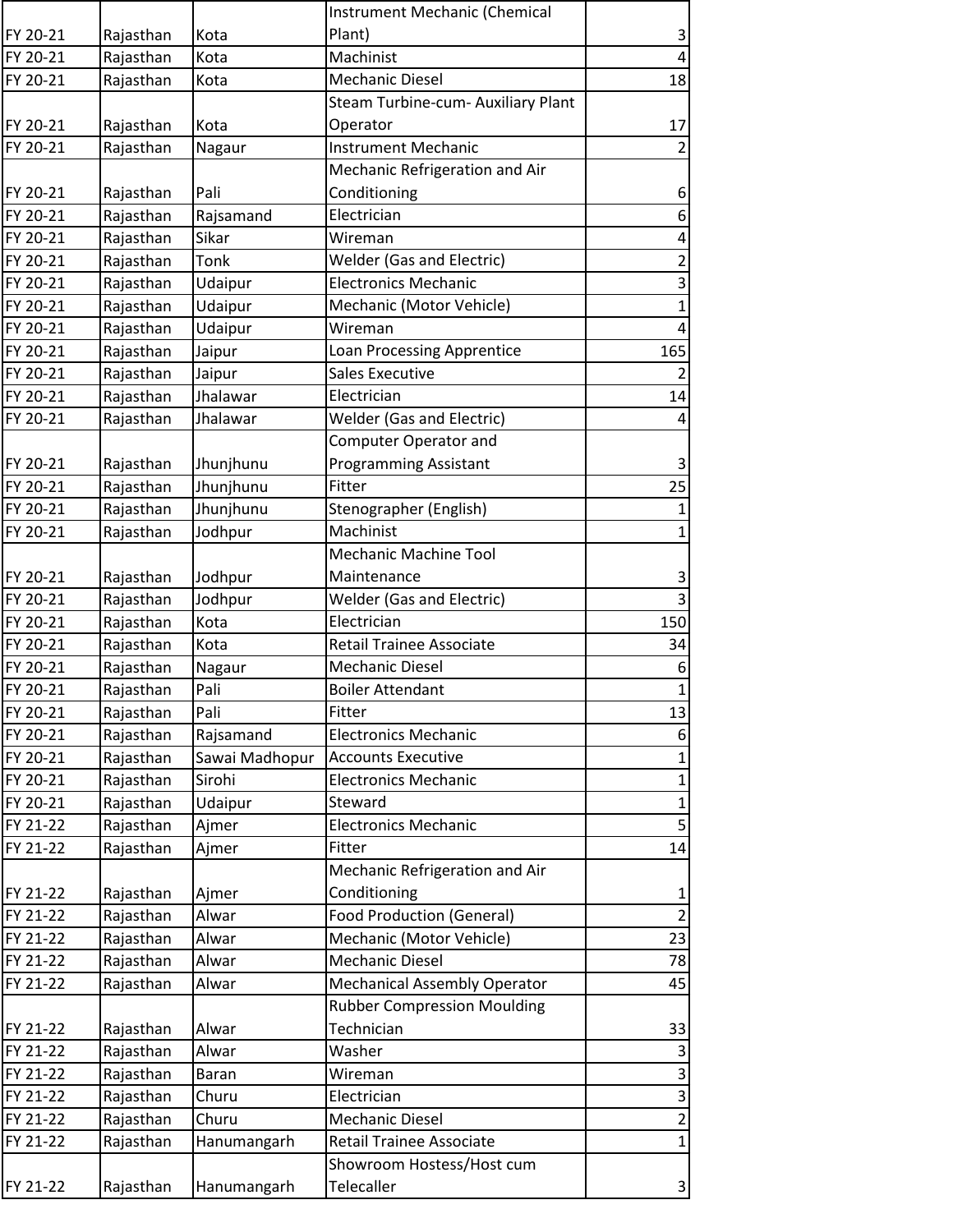|                      |           |                | Computer Operator and               |                         |
|----------------------|-----------|----------------|-------------------------------------|-------------------------|
| FY 21-22             | Rajasthan | Jaipur         | <b>Programming Assistant</b>        | 4                       |
| FY 21-22             | Rajasthan | Jaipur         | <b>Food Production (General)</b>    | 4                       |
| FY 21-22             | Rajasthan | Jhalawar       | Fitter                              | $\overline{2}$          |
| FY 21-22             | Rajasthan | Jhalawar       | Phlebotomy Technician               | $\mathbf{1}$            |
| FY 21-22             | Rajasthan | Jhunjhunu      | Draughtsman (Civil)                 | $\overline{2}$          |
|                      |           |                | Showroom Hostess/Host cum           |                         |
| FY 21-22             | Rajasthan | Jhunjhunu      | Telecaller                          | 14                      |
| FY 21-22             | Rajasthan | Jhunjhunu      | <b>Welder (Gas and Electric)</b>    | $\overline{7}$          |
|                      |           |                | Mechanic Refrigeration and Air      |                         |
| FY 21-22             | Rajasthan | Jodhpur        | Conditioning                        | $\mathbf{1}$            |
| FY 21-22             | Rajasthan | Jodhpur        | Washer                              | $\mathbf 1$             |
| FY 21-22             | Rajasthan | Kota           | <b>Instrument Mechanic</b>          | 3                       |
| FY 21-22             | Rajasthan | Kota           | Machinist                           | $\overline{\mathbf{3}}$ |
| FY 21-22             | Rajasthan | Pali           | Electrician                         | 6                       |
| FY 21-22             | Rajasthan | Pali           | <b>Mechanic Diesel</b>              | 99                      |
|                      |           |                | Mechanic Repair and Maintenance     |                         |
| FY 21-22             | Rajasthan | Tonk           | of Vehicle                          | $\mathbf{1}$            |
| FY 21-22             | Rajasthan | Udaipur        | Fitter                              | $\overline{\mathbf{r}}$ |
| FY 21-22             | Rajasthan | Udaipur        | <b>Kitchen Operations</b>           | $\mathbf{1}$            |
| FY 21-22             | Rajasthan | Udaipur        | Stenographer (Hindi)                | $\overline{c}$          |
|                      |           |                | Apprentice Food                     |                         |
| FY 21-22             | Rajasthan | Alwar          | Production(Cookery)                 | 1                       |
| FY 21-22             | Rajasthan | Alwar          | Ceramic Decorator                   | $\overline{2}$          |
|                      |           |                |                                     |                         |
| FY 21-22             | Rajasthan | Alwar          | Food and Beverage Service Trainee   | $\mathbf 1$             |
| FY 21-22             | Rajasthan | Alwar          | <b>General Insurance Apprentice</b> | $\mathbf 1$             |
| FY 21-22             | Rajasthan | Alwar          | <b>Instrument Mechanic</b>          | $\overline{2}$          |
| FY 21-22             | Rajasthan | Alwar          | Machinist                           | 6                       |
|                      |           |                |                                     |                         |
| FY 21-22             | Rajasthan | Alwar          | Maintenance Technician - Electrical | 4                       |
| FY 21-22             | Rajasthan | Alwar          | Power Electrician                   | $\overline{2}$          |
| FY 21-22             | Rajasthan | Alwar          | Welder (Gas & Electric)             | 5                       |
|                      |           |                | <b>Computer Operator and</b>        |                         |
|                      | Rajasthan | <b>Baran</b>   | <b>Programming Assistant</b>        |                         |
| FY 21-22<br>FY 21-22 |           |                | Fitter                              | 7<br>5                  |
|                      | Rajasthan | Bharatpur      | <b>Instrument Mechanic</b>          |                         |
| FY 21-22             | Rajasthan | Ajmer          |                                     | $\overline{c}$          |
| FY 21-22             | Rajasthan | Ajmer          | Turner                              | $\mathbf 1$             |
|                      |           |                | <b>Attendant Operator (Chemical</b> |                         |
| FY 21-22             | Rajasthan | Alwar          | Plant)                              | 1                       |
| FY 21-22             | Rajasthan | Alwar          | Ceramic Press Operator              | $\mathbf{1}$            |
| FY 21-22             | Rajasthan | Alwar          | Electrician                         | 395                     |
| FY 21-22             | Rajasthan | Alwar          | Foundryman                          | $\mathbf{1}$            |
|                      |           |                | Manufacturing Associate - Modern    |                         |
| FY 21-22             | Rajasthan | Alwar          | <b>Shopfloor Engineering</b>        | 44                      |
|                      |           |                | Mechanic (HT LT Equipments and      |                         |
| FY 21-22             | Rajasthan | Bharatpur      | Cable Jointing)                     | 1                       |
| FY 21-22             | Rajasthan | Bharatpur      | Power Electrician                   | 4                       |
| FY 21-22             | Rajasthan | Bharatpur      | Retail Trainee Associate            | 3                       |
| FY 21-22             | Rajasthan | Bharatpur      | Welder (Gas & Electric)             | $\mathbf{1}$            |
| FY 21-22             | Rajasthan | Bikaner        | Data Entry Operator                 | $\mathbf 1$             |
| FY 21-22             | Rajasthan | <b>Bikaner</b> | Fitter                              | $\overline{2}$          |
| FY 21-22             | Rajasthan | Bikaner        | <b>General Insurance Apprentice</b> | 3                       |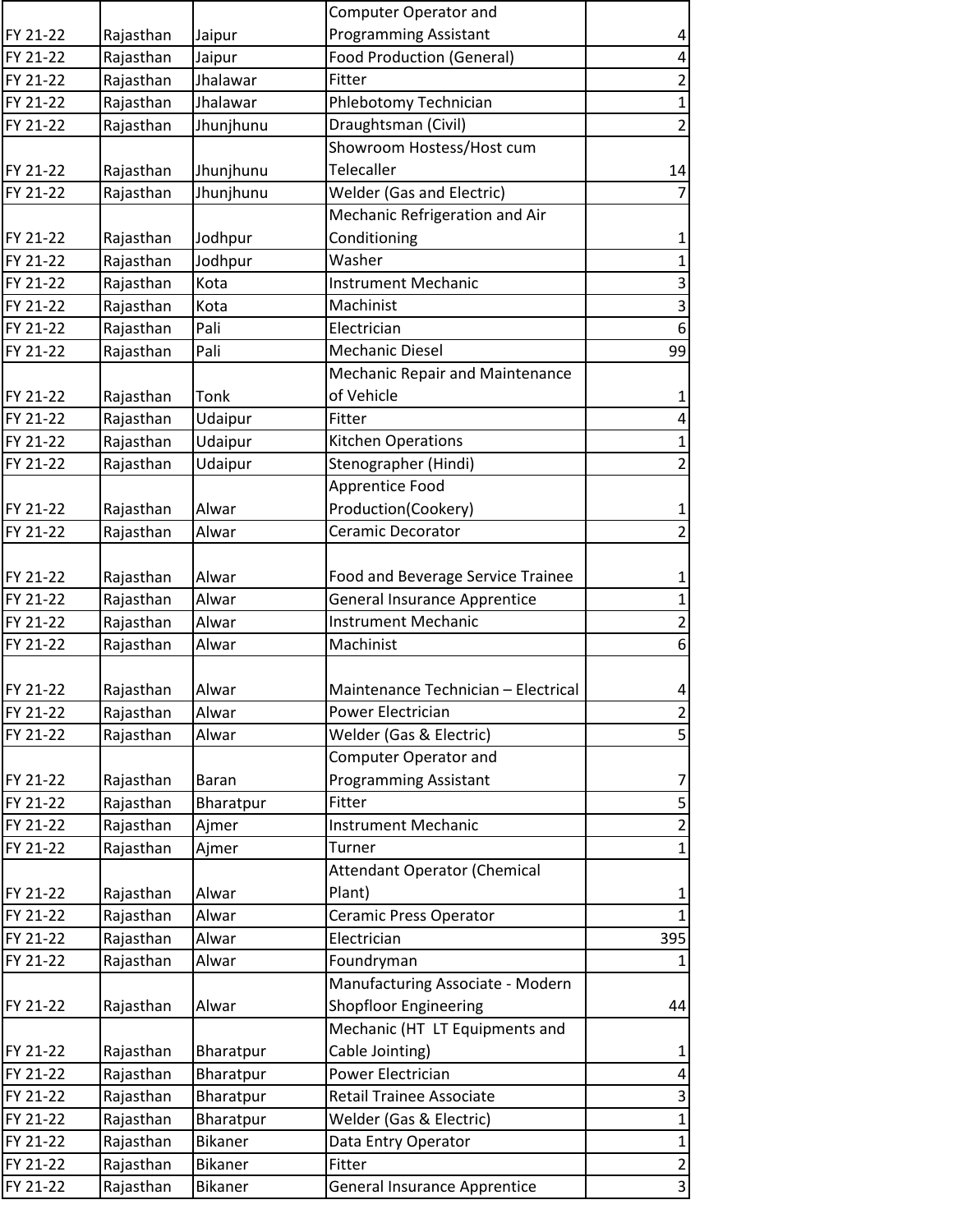|          |           |                 | Showroom Hostess/Host cum           |                         |
|----------|-----------|-----------------|-------------------------------------|-------------------------|
| FY 21-22 | Rajasthan | <b>Bikaner</b>  | Telecaller                          | 9                       |
| FY 21-22 | Rajasthan | Chittorgarh     | Electrician                         | 5                       |
| FY 21-22 | Rajasthan | Chittorgarh     | <b>Mechanic Diesel</b>              | 4                       |
| FY 21-22 | Rajasthan | Churu           | Auto Engine Repair Technician       | 1                       |
| FY 21-22 | Rajasthan | Dausa           | Motor Vehicle Body Builder          | $\mathbf 1$             |
| FY 21-22 | Rajasthan | Ganganagar      | <b>Retail Trainee Associate</b>     | 6                       |
|          |           |                 | Showroom Hostess/Host cum           |                         |
| FY 21-22 | Rajasthan | Ganganagar      | Telecaller                          | 9                       |
| FY 21-22 | Rajasthan | Hanumangarh     | Power Electrician                   | $\mathsf{3}$            |
|          |           |                 | Construction Laboratory and Field   |                         |
| FY 21-22 | Rajasthan | Jaipur          | Technician                          | $\overline{2}$          |
|          |           |                 |                                     |                         |
| FY 21-22 | Rajasthan | Jaipur          | Food and Beverage Service Trainee   | 1                       |
| FY 21-22 | Rajasthan | Jaipur          | <b>Loan Processing Apprentice</b>   | 8                       |
| FY 21-22 | Rajasthan | Jaipur          | <b>Power Electrician</b>            | 15                      |
| FY 21-22 | Rajasthan | Jaipur          | <b>Retail Trainee Associate</b>     | 87                      |
|          |           |                 | Sewing Machine Operator             |                         |
| FY 21-22 | Rajasthan | Jaipur          | (AMH/Q0301)                         | 1                       |
| FY 21-22 | Rajasthan | Jhalawar        | <b>Electronics Mechanic</b>         | $\mathbf 1$             |
| FY 21-22 | Rajasthan | Jhalawar        | Wireman                             | 4                       |
| FY 21-22 | Rajasthan | Jodhpur         | Stenographer (English)              | $\mathbf 1$             |
| FY 21-22 | Rajasthan | Kota            | <b>Boiler Attendant</b>             | 10                      |
| FY 21-22 | Rajasthan | Kota            | <b>Electronics Mechanic</b>         | 14                      |
| FY 21-22 | Rajasthan | Nagaur          | Fitter                              | $\mathbf{1}$            |
| FY 21-22 | Rajasthan | Pali            | <b>Boiler Attendant</b>             | $\overline{\mathbf{3}}$ |
| FY 21-22 | Rajasthan | Tonk            | Electrician                         | 8                       |
| FY 21-22 | Rajasthan | Tonk            | <b>Mechanic Diesel</b>              | 10                      |
| FY 21-22 | Rajasthan | Udaipur         | Steward                             | $\mathbf 1$             |
| FY 21-22 | Rajasthan | <b>Bhilwara</b> | Electrician                         | $\mathbf 2$             |
| FY 21-22 | Rajasthan | Bhilwara        | <b>Retail Trainee Associate</b>     | $\overline{7}$          |
| FY 21-22 | Rajasthan | Bikaner         | Auto Body Repair Technician         | $\overline{2}$          |
| FY 21-22 | Rajasthan | <b>Bikaner</b>  | Auto Engine Repair Technician       | $\overline{2}$          |
| FY 21-22 | Rajasthan | Bikaner         | <b>Retail Trainee Associate</b>     | 16                      |
| FY 21-22 | Rajasthan | Ganganagar      | Sales Consultant (Retail)           | $\overline{2}$          |
| FY 21-22 | Rajasthan | Jaipur          | Fitter                              | 34                      |
| FY 21-22 | Rajasthan | Jaipur          | House Keeper (Hotel)                | $\mathbf{1}$            |
|          |           |                 | Mechanic Refrigeration and Air      |                         |
| FY 21-22 | Rajasthan | Jaipur          | Conditioning                        | 10                      |
| FY 21-22 | Rajasthan | Jaipur          | Stenographer (English)              | $\mathbf{1}$            |
| FY 21-22 | Rajasthan | Jaipur          | Stenographer (Hindi)                | $\mathbf{1}$            |
| FY 21-22 | Rajasthan | Jaipur          | Wireman - Control Panel             | 4                       |
| FY 21-22 | Rajasthan | Jhunjhunu       | Draughtsman (Mechanical)            | $\overline{2}$          |
| FY 21-22 | Rajasthan | Jhunjhunu       | <b>Mechanic Diesel</b>              | 9                       |
| FY 21-22 | Rajasthan | Jhunjhunu       | Turner                              | $\overline{c}$          |
| FY 21-22 | Rajasthan | Jodhpur         | Auto Body Repair Technician         | $\mathbf 1$             |
|          |           |                 | Computer Operator and               |                         |
| FY 21-22 | Rajasthan | Jodhpur         | <b>Programming Assistant</b>        | 7                       |
| FY 21-22 | Rajasthan | Jodhpur         | Fitter                              | 16                      |
| FY 21-22 | Rajasthan | Kota            | <b>General Insurance Apprentice</b> | 5                       |
| FY 21-22 | Rajasthan | Kota            | Switch Board Attendant              | $\overline{2}$          |
| FY 21-22 | Rajasthan | Nagaur          | Electrician                         | 5                       |
| FY 21-22 | Rajasthan | Sawai Madhopur  | Electrician                         | $11\,$                  |
| FY 21-22 | Rajasthan | Sikar           | Fitter                              | $\overline{2}$          |
|          |           |                 |                                     |                         |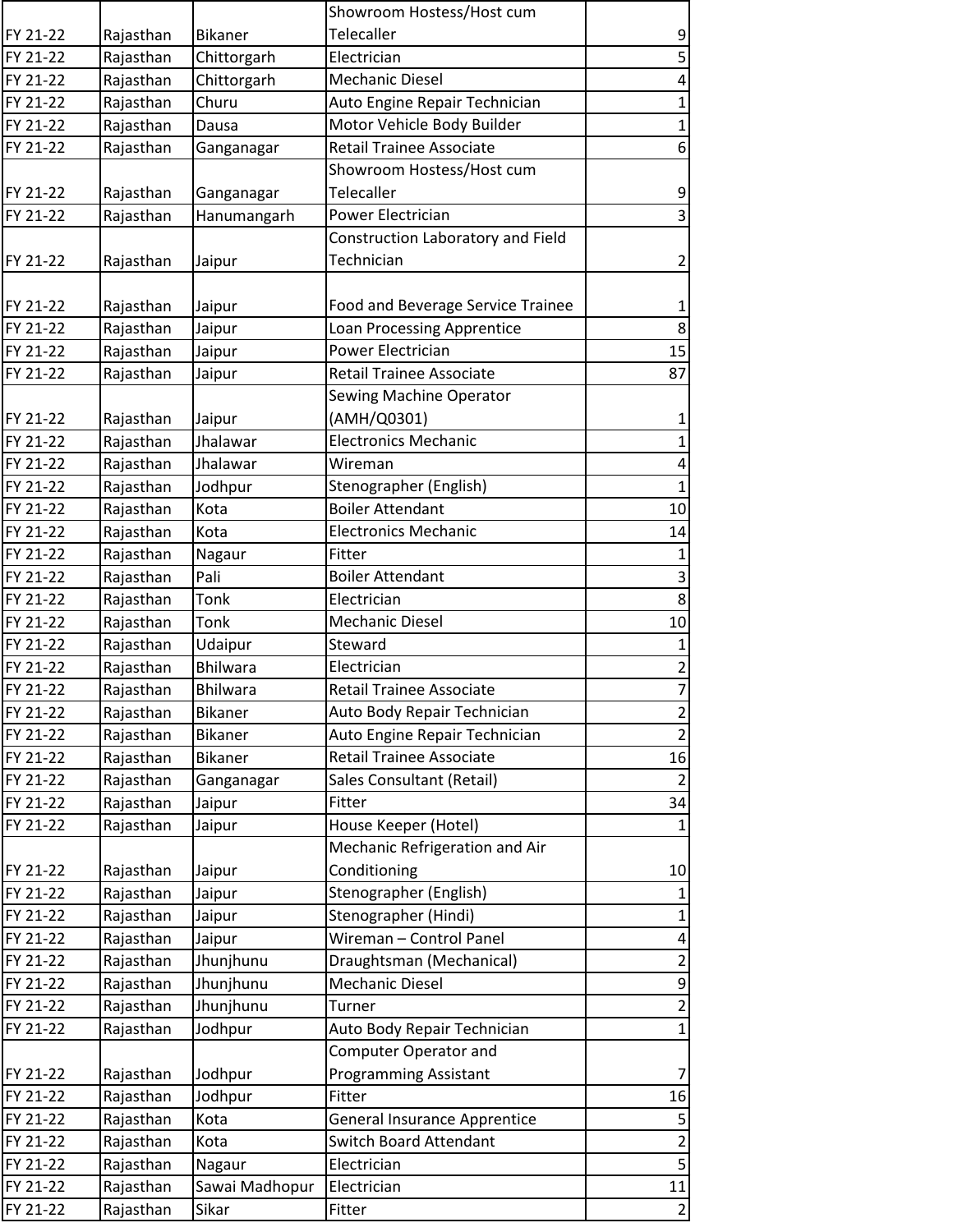| FY 21-22 | Rajasthan | Sikar           | <b>Mechanic Diesel</b>            | 4                         |
|----------|-----------|-----------------|-----------------------------------|---------------------------|
|          |           |                 | Mechanic Refrigeration and Air    |                           |
| FY 21-22 | Rajasthan | Alwar           | Conditioning                      | 11                        |
| FY 21-22 | Rajasthan | Alwar           | Turner                            | $\boldsymbol{9}$          |
| FY 21-22 | Rajasthan | Alwar           | Wireman                           | $\mathbf{1}$              |
| FY 21-22 | Rajasthan | <b>Banswara</b> | <b>Welder (Gas and Electric)</b>  | $\mathbf{1}$              |
| FY 21-22 | Rajasthan | Bharatpur       | Lineman                           | $\mathsf{3}$              |
| FY 21-22 | Rajasthan | Bharatpur       | Wireman                           | 10                        |
| FY 21-22 | Rajasthan | <b>Bundi</b>    | Electrician                       | $\overline{2}$            |
| FY 21-22 | Rajasthan | <b>Bundi</b>    | <b>Mechanic Diesel</b>            | $\ensuremath{\mathsf{3}}$ |
| FY 21-22 | Rajasthan | <b>Bundi</b>    | <b>Sheet Metal Worker</b>         | $\mathbf{1}$              |
|          |           |                 | Automotive Service Technician     |                           |
| FY 21-22 | Rajasthan | Chittorgarh     | Level 3                           | 3                         |
| FY 21-22 | Rajasthan | Chittorgarh     | Fitter                            | $\mathbf{1}$              |
|          |           |                 | Showroom Hostess/Host cum         |                           |
| FY 21-22 | Rajasthan | Churu           | Telecaller                        | 6                         |
| FY 21-22 | Rajasthan | Dholpur         | Electrician                       | 5                         |
| FY 21-22 | Rajasthan | Hanumangarh     | Washer                            | 3                         |
| FY 21-22 | Rajasthan | Jaipur          | <b>Instrument Mechanic</b>        | $\mathbf 1$               |
| FY 21-22 | Rajasthan | Jaipur          | <b>Trainee Chef</b>               | $\mathbf{1}$              |
| FY 21-22 | Rajasthan | Jaisalmer       | Fitter                            | 3                         |
| FY 21-22 | Rajasthan | Jhunjhunu       | Electrician                       | $\mathsf S$               |
| FY 21-22 | Rajasthan | Jodhpur         | Mechanic (Motor Vehicle)          | $\mathbf{1}$              |
|          |           |                 | Showroom Hostess/Host cum         |                           |
| FY 21-22 | Rajasthan | Jodhpur         | Telecaller                        | 17                        |
| FY 21-22 | Rajasthan | Kota            | Carpenter                         | $\mathbf{1}$              |
|          |           |                 | <b>Computer Operator and</b>      |                           |
| FY 21-22 | Rajasthan | Kota            | <b>Programming Assistant</b>      | 15                        |
| FY 21-22 | Rajasthan | Ajmer           | Electrician                       | 25                        |
| FY 21-22 | Rajasthan | Ajmer           | <b>Retail Trainee Associate</b>   | 9                         |
| FY 21-22 | Rajasthan | Ajmer           | <b>Welder (Gas and Electric)</b>  | $\mathbf 2$               |
|          |           |                 | <b>Mechanic Power Electronics</b> |                           |
|          |           |                 | (Inverters UPS and Maintenance of |                           |
| FY 21-22 | Rajasthan | Alwar           | Drives)                           | $\overline{2}$            |
|          |           |                 |                                   |                           |
| FY 21-22 | Rajasthan | Alwar           | uPVC Window & Door Fabrication    | 6                         |
| FY 21-22 | Rajasthan | <b>Banswara</b> | Electrician                       | 5                         |
| FY 21-22 | Rajasthan | <b>Baran</b>    | Fitter                            | 3                         |
| FY 21-22 | Rajasthan | Baran           | Power Electrician                 | $\mathbf 2$               |
| FY 21-22 | Rajasthan | Bharatpur       | Mechanic (Motor Vehicle)          | 3                         |
| FY 21-22 | Rajasthan | Bharatpur       | <b>Mechanic Diesel</b>            | 8                         |
|          |           |                 |                                   |                           |
| FY 21-22 | Rajasthan | <b>Bikaner</b>  | Computer Networking Technician    | $\mathbf 1$               |
| FY 21-22 | Rajasthan | <b>Bikaner</b>  | <b>Mechanic Diesel</b>            | 3                         |
| FY 21-22 | Rajasthan | Ganganagar      | Electrician                       | 5                         |
| FY 21-22 | Rajasthan | Hanumangarh     | Data Entry Operator               | $\mathbf{1}$              |
| FY 21-22 | Rajasthan | Hanumangarh     | Sales Consultant (Retail)         | $\mathbf{1}$              |
| FY 21-22 | Rajasthan | Jaipur          | Mechanic (Motor Vehicle)          | $\overline{2}$            |
| FY 21-22 | Rajasthan | Jaipur          | <b>Mechanic Diesel</b>            | 33                        |
| FY 21-22 | Rajasthan | Jaisalmer       | Wireman                           | 1                         |
| FY 21-22 | Rajasthan | Jhalawar        | <b>Mechanic Diesel</b>            | $\overline{2}$            |
| FY 21-22 | Rajasthan | Jhalawar        | Power Electrician                 | $\overline{2}$            |
| FY 21-22 | Rajasthan | Jhunjhunu       | <b>Electronics Mechanic</b>       | $\mathbf{1}$              |
| FY 21-22 | Rajasthan | Jhunjhunu       | Fitter                            | $6 \mid$                  |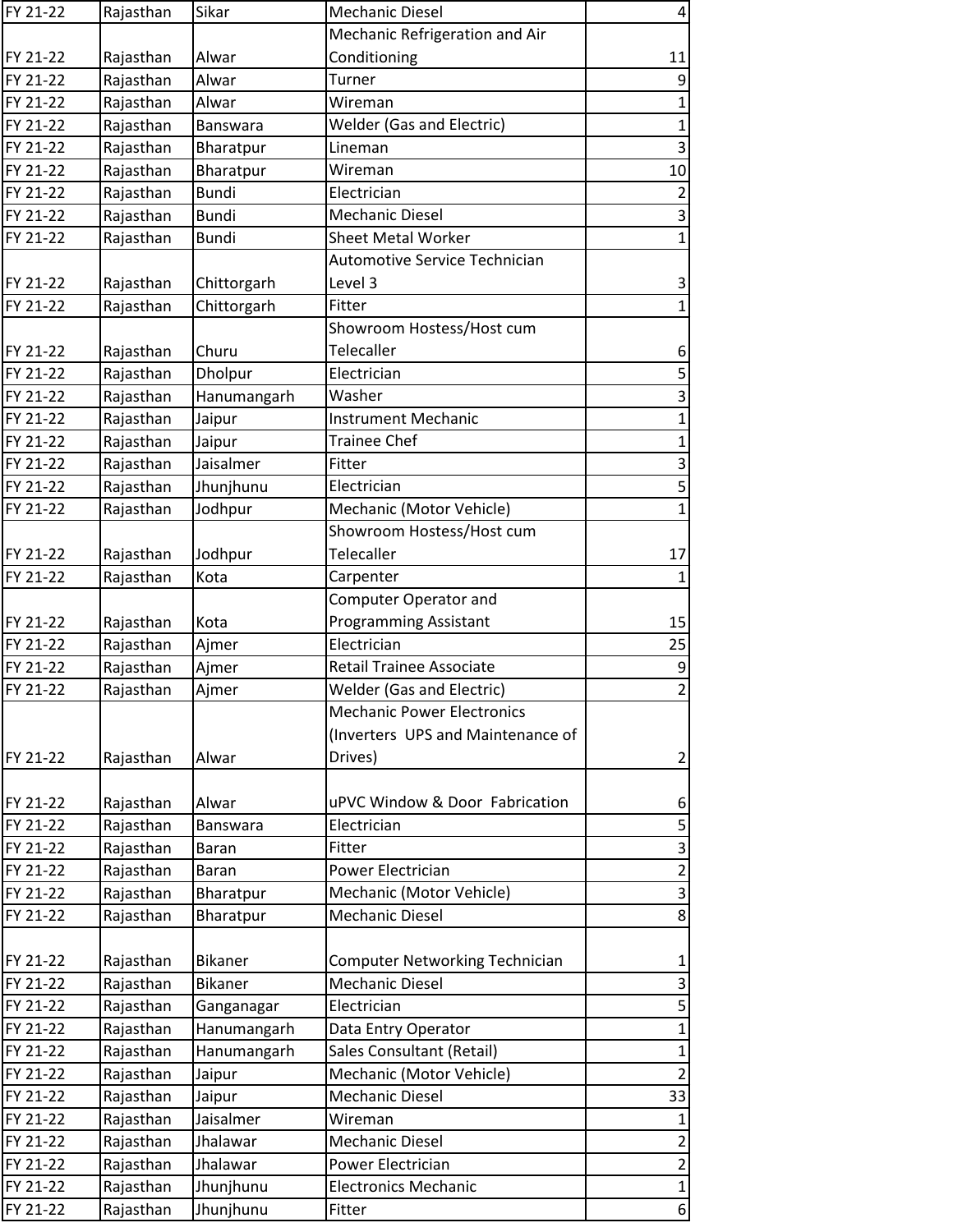| FY 21-22 | Rajasthan | Jhunjhunu                                                                                                                                                                                                                                                                                                                                                                                                                                                                                                                                                                                                                                                                                                                                                                                                                                                                                                                                                                                                                                                             | Shotfirer/Blaster (Mines)             | $\mathbf{1}$            |
|----------|-----------|-----------------------------------------------------------------------------------------------------------------------------------------------------------------------------------------------------------------------------------------------------------------------------------------------------------------------------------------------------------------------------------------------------------------------------------------------------------------------------------------------------------------------------------------------------------------------------------------------------------------------------------------------------------------------------------------------------------------------------------------------------------------------------------------------------------------------------------------------------------------------------------------------------------------------------------------------------------------------------------------------------------------------------------------------------------------------|---------------------------------------|-------------------------|
| FY 21-22 | Rajasthan | Jodhpur                                                                                                                                                                                                                                                                                                                                                                                                                                                                                                                                                                                                                                                                                                                                                                                                                                                                                                                                                                                                                                                               | <b>Mechanic Diesel</b>                | $\bf 8$                 |
| FY 21-22 | Rajasthan | Jodhpur                                                                                                                                                                                                                                                                                                                                                                                                                                                                                                                                                                                                                                                                                                                                                                                                                                                                                                                                                                                                                                                               | Painter (General)                     | $\mathbf 1$             |
|          |           |                                                                                                                                                                                                                                                                                                                                                                                                                                                                                                                                                                                                                                                                                                                                                                                                                                                                                                                                                                                                                                                                       | <b>Attendant Operator (Chemical</b>   |                         |
| FY 21-22 | Rajasthan | Kota                                                                                                                                                                                                                                                                                                                                                                                                                                                                                                                                                                                                                                                                                                                                                                                                                                                                                                                                                                                                                                                                  | Plant)                                | 18                      |
| FY 21-22 | Rajasthan | Kota                                                                                                                                                                                                                                                                                                                                                                                                                                                                                                                                                                                                                                                                                                                                                                                                                                                                                                                                                                                                                                                                  | Electrician                           | 91                      |
| FY 21-22 | Rajasthan | Kota                                                                                                                                                                                                                                                                                                                                                                                                                                                                                                                                                                                                                                                                                                                                                                                                                                                                                                                                                                                                                                                                  | <b>Office Assistant</b>               | 2                       |
|          |           |                                                                                                                                                                                                                                                                                                                                                                                                                                                                                                                                                                                                                                                                                                                                                                                                                                                                                                                                                                                                                                                                       | Mechanic Refrigeration and Air        |                         |
| FY 21-22 | Rajasthan | Pali                                                                                                                                                                                                                                                                                                                                                                                                                                                                                                                                                                                                                                                                                                                                                                                                                                                                                                                                                                                                                                                                  | Conditioning                          | $\mathbf 1$             |
| FY 21-22 | Rajasthan | Sirohi                                                                                                                                                                                                                                                                                                                                                                                                                                                                                                                                                                                                                                                                                                                                                                                                                                                                                                                                                                                                                                                                | Electrician                           | 12                      |
| FY 21-22 | Rajasthan | Udaipur                                                                                                                                                                                                                                                                                                                                                                                                                                                                                                                                                                                                                                                                                                                                                                                                                                                                                                                                                                                                                                                               | <b>Mechanic Diesel</b>                | 15                      |
| FY 21-22 | Rajasthan | Alwar                                                                                                                                                                                                                                                                                                                                                                                                                                                                                                                                                                                                                                                                                                                                                                                                                                                                                                                                                                                                                                                                 | Draughtsman (Mechanical)              | 1                       |
| FY 21-22 | Rajasthan | Alwar                                                                                                                                                                                                                                                                                                                                                                                                                                                                                                                                                                                                                                                                                                                                                                                                                                                                                                                                                                                                                                                                 | <b>Electronics Mechanic</b>           | 11                      |
| FY 21-22 | Rajasthan | Alwar                                                                                                                                                                                                                                                                                                                                                                                                                                                                                                                                                                                                                                                                                                                                                                                                                                                                                                                                                                                                                                                                 | <b>Injection Moulding Operator V2</b> | 3                       |
|          |           |                                                                                                                                                                                                                                                                                                                                                                                                                                                                                                                                                                                                                                                                                                                                                                                                                                                                                                                                                                                                                                                                       | Mechanic Auto Electrical and          |                         |
| FY 21-22 | Rajasthan | Alwar                                                                                                                                                                                                                                                                                                                                                                                                                                                                                                                                                                                                                                                                                                                                                                                                                                                                                                                                                                                                                                                                 | Electronics                           | $\overline{2}$          |
| FY 21-22 | Rajasthan | Alwar                                                                                                                                                                                                                                                                                                                                                                                                                                                                                                                                                                                                                                                                                                                                                                                                                                                                                                                                                                                                                                                                 | <b>Retail Trainee Associate</b>       | 10                      |
| FY 21-22 | Rajasthan | <b>Banswara</b>                                                                                                                                                                                                                                                                                                                                                                                                                                                                                                                                                                                                                                                                                                                                                                                                                                                                                                                                                                                                                                                       | <b>Mechanic Diesel</b>                | 1                       |
|          |           |                                                                                                                                                                                                                                                                                                                                                                                                                                                                                                                                                                                                                                                                                                                                                                                                                                                                                                                                                                                                                                                                       | Computer Operator and                 |                         |
| FY 21-22 | Rajasthan | <b>Barmer</b>                                                                                                                                                                                                                                                                                                                                                                                                                                                                                                                                                                                                                                                                                                                                                                                                                                                                                                                                                                                                                                                         | <b>Programming Assistant</b>          | $\mathbf{1}$            |
| FY 21-22 | Rajasthan | Bharatpur                                                                                                                                                                                                                                                                                                                                                                                                                                                                                                                                                                                                                                                                                                                                                                                                                                                                                                                                                                                                                                                             | Electrician                           | 23                      |
|          |           |                                                                                                                                                                                                                                                                                                                                                                                                                                                                                                                                                                                                                                                                                                                                                                                                                                                                                                                                                                                                                                                                       | Automotive Service Technician         |                         |
| FY 21-22 | Rajasthan | <b>Bhilwara</b>                                                                                                                                                                                                                                                                                                                                                                                                                                                                                                                                                                                                                                                                                                                                                                                                                                                                                                                                                                                                                                                       | Level 3                               | 7                       |
| FY 21-22 | Rajasthan | Bhilwara                                                                                                                                                                                                                                                                                                                                                                                                                                                                                                                                                                                                                                                                                                                                                                                                                                                                                                                                                                                                                                                              | <b>Instrument Controller</b>          | $\mathbf{1}$            |
| FY 21-22 | Rajasthan | <b>Bhilwara</b>                                                                                                                                                                                                                                                                                                                                                                                                                                                                                                                                                                                                                                                                                                                                                                                                                                                                                                                                                                                                                                                       | <b>Mechanic Mining Machinery</b>      | $\overline{2}$          |
| FY 21-22 | Rajasthan | <b>Bikaner</b>                                                                                                                                                                                                                                                                                                                                                                                                                                                                                                                                                                                                                                                                                                                                                                                                                                                                                                                                                                                                                                                        | Sales Consultant (Retail)             | 3                       |
| FY 21-22 | Rajasthan | Churu                                                                                                                                                                                                                                                                                                                                                                                                                                                                                                                                                                                                                                                                                                                                                                                                                                                                                                                                                                                                                                                                 | Washer                                | $\mathbf{1}$            |
| FY 21-22 | Rajasthan | Dausa                                                                                                                                                                                                                                                                                                                                                                                                                                                                                                                                                                                                                                                                                                                                                                                                                                                                                                                                                                                                                                                                 | <b>Retail Trainee Associate</b>       | $\overline{2}$          |
| FY 21-22 | Rajasthan | Dholpur                                                                                                                                                                                                                                                                                                                                                                                                                                                                                                                                                                                                                                                                                                                                                                                                                                                                                                                                                                                                                                                               | Fitter                                | 3                       |
| FY 21-22 | Rajasthan | Ganganagar                                                                                                                                                                                                                                                                                                                                                                                                                                                                                                                                                                                                                                                                                                                                                                                                                                                                                                                                                                                                                                                            | Auto Body Repair Technician           | 3                       |
|          |           |                                                                                                                                                                                                                                                                                                                                                                                                                                                                                                                                                                                                                                                                                                                                                                                                                                                                                                                                                                                                                                                                       |                                       |                         |
| FY 21-22 |           |                                                                                                                                                                                                                                                                                                                                                                                                                                                                                                                                                                                                                                                                                                                                                                                                                                                                                                                                                                                                                                                                       |                                       | $\mathbf{1}$            |
| FY 21-22 |           |                                                                                                                                                                                                                                                                                                                                                                                                                                                                                                                                                                                                                                                                                                                                                                                                                                                                                                                                                                                                                                                                       |                                       | $\mathsf S$             |
| FY 21-22 |           |                                                                                                                                                                                                                                                                                                                                                                                                                                                                                                                                                                                                                                                                                                                                                                                                                                                                                                                                                                                                                                                                       |                                       | $\overline{4}$          |
| FY 21-22 |           |                                                                                                                                                                                                                                                                                                                                                                                                                                                                                                                                                                                                                                                                                                                                                                                                                                                                                                                                                                                                                                                                       |                                       | $\mathbf 1$             |
|          |           |                                                                                                                                                                                                                                                                                                                                                                                                                                                                                                                                                                                                                                                                                                                                                                                                                                                                                                                                                                                                                                                                       |                                       |                         |
| FY 21-22 |           | Rajasthan<br>Commercial Vehicle Driver Level 4<br>Ganganagar<br><b>Mechanic Diesel</b><br>Rajasthan<br>Ganganagar<br>Washer<br>Rajasthan<br>Ganganagar<br>Rajasthan<br>Hanumangarh<br>Fitter<br>Apprentice Food and Beverage<br>Service (Stewardship)<br>Rajasthan<br>Jaipur<br><b>CNC Operator/Machining</b><br>Technician L3<br>Jaipur<br>Data Entry Operator<br>Rajasthan<br>Jaipur<br>Retail Team Leader<br>Rajasthan<br>Jaipur<br><b>Welder (Gas and Electric)</b><br>Rajasthan<br>Jaipur<br>Electrician<br>Rajasthan<br>Jhalawar<br>Sales Consultant (Retail)<br>Rajasthan<br>Jhunjhunu<br>Rajasthan<br>Washer<br>Jhunjhunu<br>Jodhpur<br>Rajasthan<br>Carpenter<br>Jodhpur<br>Electrician<br>Rajasthan<br>Rajasthan<br>Jodhpur<br><b>Retail Trainee Associate</b><br>Pali<br>Rajasthan<br>Welder (Gas and Electric)<br>Electrician<br>Rajasthan<br>Sikar<br>Sikar<br><b>Welder (Gas and Electric)</b><br>Rajasthan<br>Electrician<br>Rajasthan<br>Udaipur<br><b>Retail Trainee Associate</b><br>Rajasthan<br>Udaipur<br>Rajasthan<br>Kota<br>Power Electrician | $\bf 8$                               |                         |
|          |           |                                                                                                                                                                                                                                                                                                                                                                                                                                                                                                                                                                                                                                                                                                                                                                                                                                                                                                                                                                                                                                                                       |                                       |                         |
| FY 21-22 | Rajasthan |                                                                                                                                                                                                                                                                                                                                                                                                                                                                                                                                                                                                                                                                                                                                                                                                                                                                                                                                                                                                                                                                       |                                       | $\mathbf{1}$            |
| FY 21-22 |           |                                                                                                                                                                                                                                                                                                                                                                                                                                                                                                                                                                                                                                                                                                                                                                                                                                                                                                                                                                                                                                                                       |                                       | $\overline{7}$          |
| FY 21-22 |           |                                                                                                                                                                                                                                                                                                                                                                                                                                                                                                                                                                                                                                                                                                                                                                                                                                                                                                                                                                                                                                                                       |                                       | $\overline{2}$          |
| FY 21-22 |           |                                                                                                                                                                                                                                                                                                                                                                                                                                                                                                                                                                                                                                                                                                                                                                                                                                                                                                                                                                                                                                                                       |                                       | $\overline{c}$          |
| FY 21-22 |           |                                                                                                                                                                                                                                                                                                                                                                                                                                                                                                                                                                                                                                                                                                                                                                                                                                                                                                                                                                                                                                                                       |                                       | 5                       |
| FY 21-22 |           |                                                                                                                                                                                                                                                                                                                                                                                                                                                                                                                                                                                                                                                                                                                                                                                                                                                                                                                                                                                                                                                                       |                                       | $\overline{c}$          |
| FY 21-22 |           |                                                                                                                                                                                                                                                                                                                                                                                                                                                                                                                                                                                                                                                                                                                                                                                                                                                                                                                                                                                                                                                                       |                                       | $\overline{\mathbf{7}}$ |
| FY 21-22 |           |                                                                                                                                                                                                                                                                                                                                                                                                                                                                                                                                                                                                                                                                                                                                                                                                                                                                                                                                                                                                                                                                       |                                       | $\mathsf 3$             |
| FY 21-22 |           |                                                                                                                                                                                                                                                                                                                                                                                                                                                                                                                                                                                                                                                                                                                                                                                                                                                                                                                                                                                                                                                                       |                                       | 22                      |
| FY 21-22 |           |                                                                                                                                                                                                                                                                                                                                                                                                                                                                                                                                                                                                                                                                                                                                                                                                                                                                                                                                                                                                                                                                       |                                       | $\mathsf{3}$            |
| FY 21-22 |           |                                                                                                                                                                                                                                                                                                                                                                                                                                                                                                                                                                                                                                                                                                                                                                                                                                                                                                                                                                                                                                                                       |                                       | $\mathbf 1$             |
| FY 21-22 |           |                                                                                                                                                                                                                                                                                                                                                                                                                                                                                                                                                                                                                                                                                                                                                                                                                                                                                                                                                                                                                                                                       |                                       | $\overline{7}$          |
| FY 21-22 |           |                                                                                                                                                                                                                                                                                                                                                                                                                                                                                                                                                                                                                                                                                                                                                                                                                                                                                                                                                                                                                                                                       |                                       | $\mathbf{1}$            |
| FY 21-22 |           |                                                                                                                                                                                                                                                                                                                                                                                                                                                                                                                                                                                                                                                                                                                                                                                                                                                                                                                                                                                                                                                                       |                                       | $\bf 8$                 |
| FY 21-22 |           |                                                                                                                                                                                                                                                                                                                                                                                                                                                                                                                                                                                                                                                                                                                                                                                                                                                                                                                                                                                                                                                                       |                                       | 12                      |
| FY 21-22 |           |                                                                                                                                                                                                                                                                                                                                                                                                                                                                                                                                                                                                                                                                                                                                                                                                                                                                                                                                                                                                                                                                       |                                       | 10                      |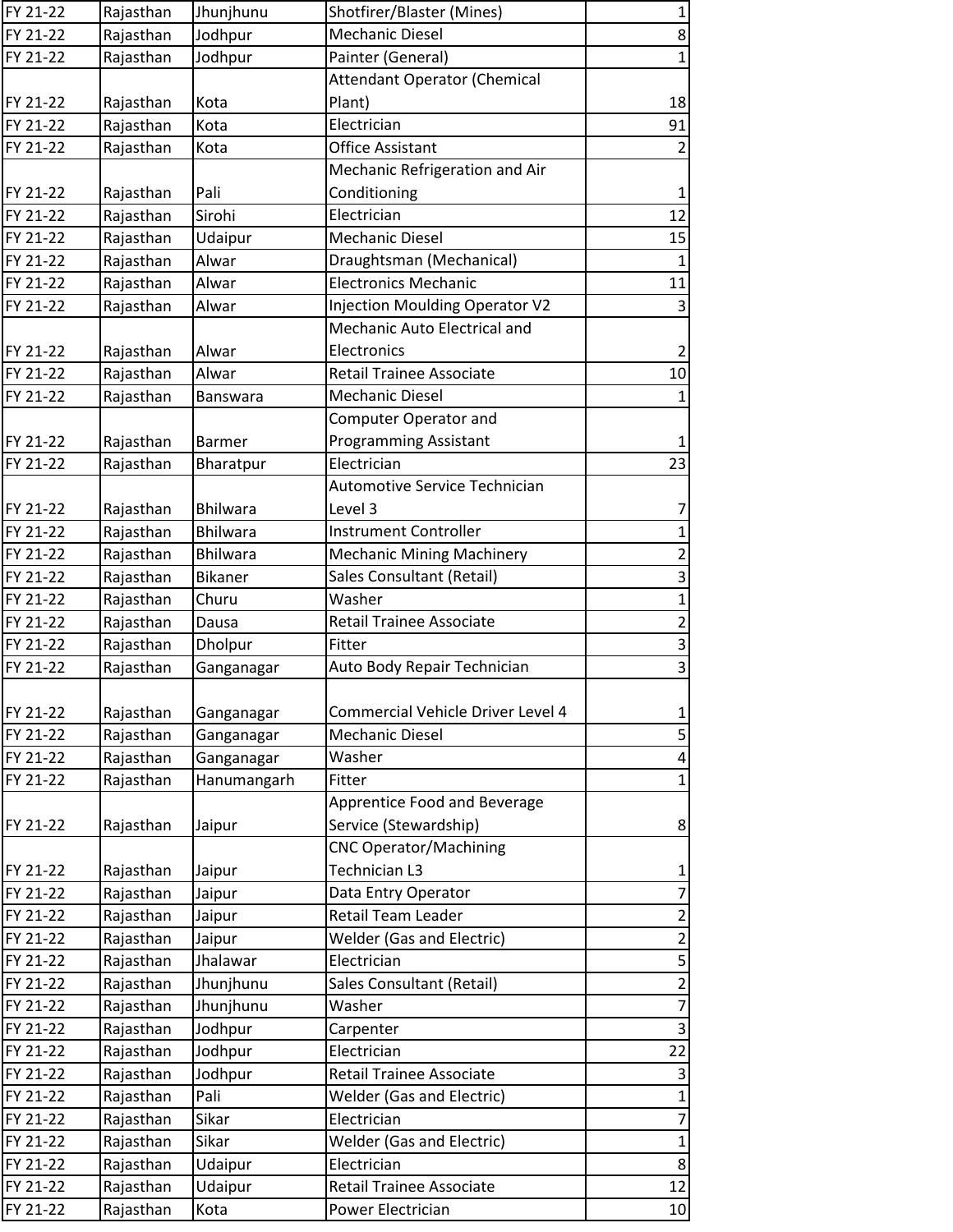| FY 21-22 | Rajasthan | Kota           | <b>Retail Trainee Associate</b>      | 19             |
|----------|-----------|----------------|--------------------------------------|----------------|
|          |           |                | Steam Turbine-cum- Auxiliary Plant   |                |
| FY 21-22 | Rajasthan | Kota           | Operator                             | $\overline{7}$ |
| FY 21-22 | Rajasthan | Kota           | Welder (Gas & Electric)              | 35             |
|          |           |                | <b>Customer Support and Vehicle</b>  |                |
| FY 21-22 | Rajasthan | Sawai Madhopur | <b>Operations Executive</b>          | $\mathbf{1}$   |
| FY 21-22 | Rajasthan | <b>Tonk</b>    | Fitter                               | $\mathbf 1$    |
| FY 21-22 | Rajasthan | <b>Tonk</b>    | <b>Welder (Gas and Electric)</b>     | $\mathbf{1}$   |
| FY 21-22 | Rajasthan | Ajmer          | Mechanic (Motor Vehicle)             | $\mathbf{1}$   |
| FY 21-22 | Rajasthan | Ajmer          | <b>Switch Board Attendant</b>        | $\mathbf 1$    |
| FY 21-22 | Rajasthan | Alwar          | Fitter                               | 236            |
|          |           |                | Machine Operator Assistant-          |                |
| FY 21-22 | Rajasthan | Alwar          | <b>Plastics Sacks</b>                | 44             |
|          |           |                | Tool and Die Maker (Press Tools      |                |
| FY 21-22 | Rajasthan | Alwar          | Jigs and Fixtures)                   | 3              |
| FY 21-22 | Rajasthan | <b>Baran</b>   | Welder (Gas & Electric)              | $\mathbf{1}$   |
|          |           |                | Showroom Hostess/Host cum Sales      |                |
| FY 21-22 | Rajasthan | <b>Bikaner</b> | Consultant                           | $\mathbf 1$    |
| FY 21-22 | Rajasthan | <b>Bikaner</b> | Washer                               | $\overline{7}$ |
| FY 21-22 | Rajasthan | Jaipur         | <b>Electronics Mechanic</b>          | 8              |
| FY 21-22 | Rajasthan | Jaipur         | Lineman                              | $\mathbf{1}$   |
| FY 21-22 | Rajasthan | Jaipur         | Wireman                              | $\overline{2}$ |
| FY 21-22 | Rajasthan | Jaisalmer      | Power Electrician                    | $\mathbf{1}$   |
| FY 21-22 | Rajasthan | Jhunjhunu      | Auto Engine Repair Technician        | $\overline{2}$ |
| FY 21-22 | Rajasthan | Jodhpur        | Auto Engine Repair Technician        | 4              |
|          |           |                |                                      |                |
| FY 21-22 | Rajasthan | Jodhpur        | Commercial Vehicle Driver Level 4    | $\mathbf{1}$   |
|          |           |                | Maintenance Mechanic (Chemical       |                |
| FY 21-22 | Rajasthan | Kota           | Plant)                               | 15             |
| FY 21-22 | Rajasthan | Kota           | Painter (General)                    | 5              |
| FY 21-22 | Rajasthan | Kota           | <b>Welder (Gas and Electric)</b>     | 3              |
| FY 21-22 | Rajasthan | Nagaur         | Mechanic (Motor Vehicle)             | 4              |
| FY 21-22 | Rajasthan | Sirohi         | <b>Mechanic Diesel</b>               | $\overline{2}$ |
|          |           |                | <b>Customer Care Executive-Call</b>  |                |
| FY 21-22 | Rajasthan | Udaipur        | Center                               | $\mathbf{1}$   |
| FY 21-22 | Rajasthan | Udaipur        | General Insurance Apprentice         | $10\,$         |
|          |           |                | Automotive Service Technician        |                |
| FY 21-22 | Rajasthan | Ajmer          | Level 3                              | $\overline{2}$ |
|          |           |                | <b>Computer Operator and</b>         |                |
| FY 21-22 | Rajasthan | Ajmer          | <b>Programming Assistant</b>         | 4              |
| FY 21-22 | Rajasthan | Ajmer          | Forger and Heat Treater              | $\overline{2}$ |
|          |           |                | Machinist                            | 4              |
| FY 21-22 | Rajasthan | Ajmer          |                                      | 57             |
| FY 21-22 | Rajasthan | Ajmer          | <b>Mechanic Diesel</b>               |                |
| FY 21-22 | Rajasthan | Alwar          | <b>Mechanic Tractor</b>              | 4              |
| FY 21-22 | Rajasthan | Alwar          | <b>Welder (Gas and Electric)</b>     | 47             |
| FY 21-22 | Rajasthan | Banswara       | <b>Retail Trainee Associate</b>      | $\mathbf{1}$   |
| FY 21-22 | Rajasthan | Baran          | Electrician                          | 20             |
| FY 21-22 | Rajasthan | Bikaner        | <b>Welder (Gas and Electric)</b>     | $\mathbf{1}$   |
|          |           |                |                                      |                |
|          |           |                | Information and Communication        |                |
| FY 21-22 | Rajasthan | Chittorgarh    | <b>Technology System Maintenance</b> | $\mathbf{1}$   |
| FY 21-22 | Rajasthan | Ganganagar     | Fitter                               | $\mathbf{1}$   |
| FY 21-22 | Rajasthan | Hanumangarh    | Auto Engine Repair Technician        | $\mathbf{1}$   |